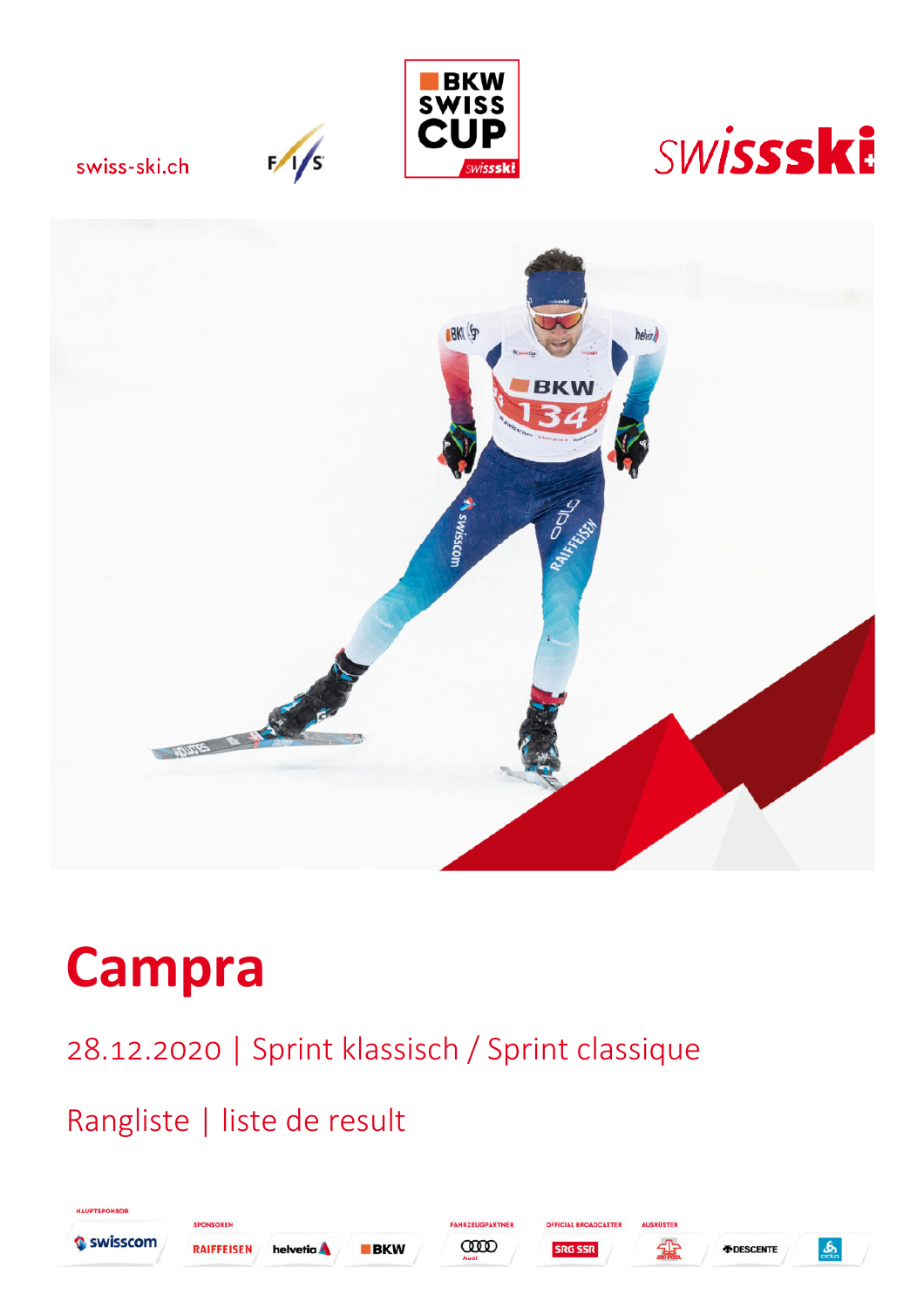ssski

**Rangliste** 



## BKW Swiss Cup · BKW Swiss Cup, Campra -

28.12.2020

F

21

22

23

24

 $\overline{25}$ 

 $\overline{27}$ 

28  $\overline{29}$ 

 $\mathbb{P}$ 

05:09,79

05:17,30

05:16,27

05:08,32

05:14,91

05:27,92

05:37,87

05:32,00

*FIDESCENTE* 

**SWISSSKE** 

| Jury                           |                        | <b>Technische Daten</b> |                     |               |                 |                  |
|--------------------------------|------------------------|-------------------------|---------------------|---------------|-----------------|------------------|
| TD-FIS                         | Gérald Brandt          | Distanz                 |                     |               | 1.4 km          | $1.6 \text{ km}$ |
| TD-Fis Ass. Race               | Edi Zihlmann           | Start/Ziel              |                     |               | 1420 m          | 1420 m           |
| Wettkampfleiter                | Nicola Vanzetti        | Höchster Punkt          |                     | 1431 m        | 1433 m          |                  |
|                                |                        | Tiefster Punkt          |                     |               | 1398 m          | 1398 m           |
| <b>Technik</b>                 | klassisch              | Höchstanstieg (MC)      |                     |               | 16 <sub>m</sub> | 18 <sub>m</sub>  |
|                                | Heap                   |                         | Gesamtsteigung (TC) |               | 52 <sub>m</sub> | 59 m             |
| Codex                          | SP 1.6 km C Final 3394 | Wetter                  | leicht Bewölkt      | 2 °C          | Gemeldet        | 146              |
|                                | SP 1.4 km C Final 3392 | Schnee                  | kompakt, hart       | $-1\degree$ C | Gestartet       | 107              |
|                                | SP 1.5 km C Final 3393 |                         |                     |               | Rangiert        | 106              |
|                                | SP 1.3 km C Final 3391 |                         |                     |               |                 |                  |
| Rang<br><b>StrNr</b><br>Lizenz | Vorname Nachname       |                         | Verein<br>Jahrg.    |               | Zeit            | Prolog           |

## Frauen U18/U20

## Final

|                | 1              | 3515319 | Anja WEBER                  | 2001 | ZSV / Am Bachtel            | 04:22,04 |                |
|----------------|----------------|---------|-----------------------------|------|-----------------------------|----------|----------------|
| $\mathbf{2}$   | $\overline{2}$ | 3515321 | Nadja KÄLIN                 | 2001 | BSV / Alpina St.Moritz      | 04:25,19 | $\overline{2}$ |
| 3              | 3              | 3515375 | <b>Marina KÄLIN</b>         | 2003 | BSV / Alpina St.Moritz      | 04:38,78 | 3              |
| 4              | 8              | 3515320 | <b>Flavia LINDEGGER</b>     | 2001 | BSV / Davos                 | 04:47,47 | 8              |
| 5              | 6              | 3515396 | Ramona SCHÖPFER             | 2004 | ZSSV / Marbach              | 04:49,10 | 6              |
| 6              | 4              | 3515362 | <b>Bianca BUHOLZER</b>      | 2002 | ZSSV / Horw                 | 04:57,38 | 4              |
|                | 1/2 Final      |         |                             |      |                             |          |                |
| $\overline{7}$ |                | 3515344 | <b>Selina BEBI</b>          | 2001 | BSV / Davos                 | 04:56,57 | 7              |
| 8              | 9              | 3515335 | <b>Céline MEISSER</b>       | 2001 | BSV / Davos                 | 04:47,87 | 9              |
| 9              | 5              | 3515360 | <b>Malia ELMER</b>          | 2002 | OSSV / Riedern              | 04:52.49 | 5              |
| 10             | 11             | 3515386 | <b>Elyne MOOSER</b>         | 2004 | SROM / Im Fang              | 05:01,16 | 11             |
| 11             | 10             | 3205751 | Zoe Elisabeth Maria DELGADO | 2002 | <b>GER</b>                  | 04:55,92 | 10             |
| 12             | 14             | 3515359 | <b>Selina HAAS</b>          | 2002 | ZSSV / Marbach              | 05:09,64 | 14             |
|                | 1/4 Final      |         |                             |      |                             |          |                |
| 13             | 12             | 3515399 | <b>Leandra BECK</b>         | 2004 | BSV / Alpina St.Moritz      | 04:55,63 | 12             |
| 14             | 13             | 3515371 | <b>Noémie CHARRIÈRE</b>     | 2003 | SROM / Im Fang              | 04:52,26 | 13             |
| 15             | 26             | 3515369 | <b>Noélie BRANDT</b>        | 2003 | SROM / Im Fang              | 05:06,31 | 26             |
| 16             | 16             | 3515361 | <b>Julia HAUSER</b>         | 2002 | OSSV / Riedern              | 05:08,29 | 16             |
| 17             | 17             | 3515383 | <b>Sarah MEISSER</b>        | 2003 | BSV / Davos                 | 05:01,57 | 17             |
| 18             | 18             | 3515356 | <b>Helena GUNTERN</b>       | 2002 | <b>BSV / Sarsura Zernez</b> | 04:57,12 | 18             |
| 19             | 19             | 3515364 | <b>Lea NIEDHART</b>         | 2002 | <b>BOSV / Kandersteg</b>    | 05:14,21 | 19             |
| 20             | 20             | 3515368 | <b>Fiona TRIEBS</b>         | 2003 | <b>BSV / Sarsura Zernez</b> | 05:04.17 | 20             |

2003

2003

2002

2001

2003

2003

2004

2004

FAHRZEUGPARTNER

**COOD** 

SROM / Vallée de Joux

BSV / Sedrun-Tujetsch

**AUSRÜSTER** 

ГH.

GJ / Vue-des-Alpes

SROM / Bex

SSM / Plasselb

ZSV / Am Bachtel

BSV / Davos

OFFICIAL BROADCASTER

**SRG SSR** 

**BSV / Bernina Pontresina** 

| <b>HAUPTSPONSOR</b> |  |  |  |
|---------------------|--|--|--|

21

22

23

24

25

27

28

29

**Swisscom** 

3515385 Lilou FREIHOLZ

3515382 Fabienne ALDER

**Lola WUTHRICH** 

**Leane CHERIX** 

**Niculina NUFER** 

**Franca PROTTE** 

Celia RÜEGG

**Lea ZIMMERMANN** 

helvetia<sup>4</sup>

**BKW** 

3515342

3515329

3515381

3205818

3515393

3515394

SPONSOREN

**RAIFFEISEN** 

 $21$ 

22

23

24

 $\overline{25}$ 

 $\overline{26}$ 

 $\overline{27}$ 

28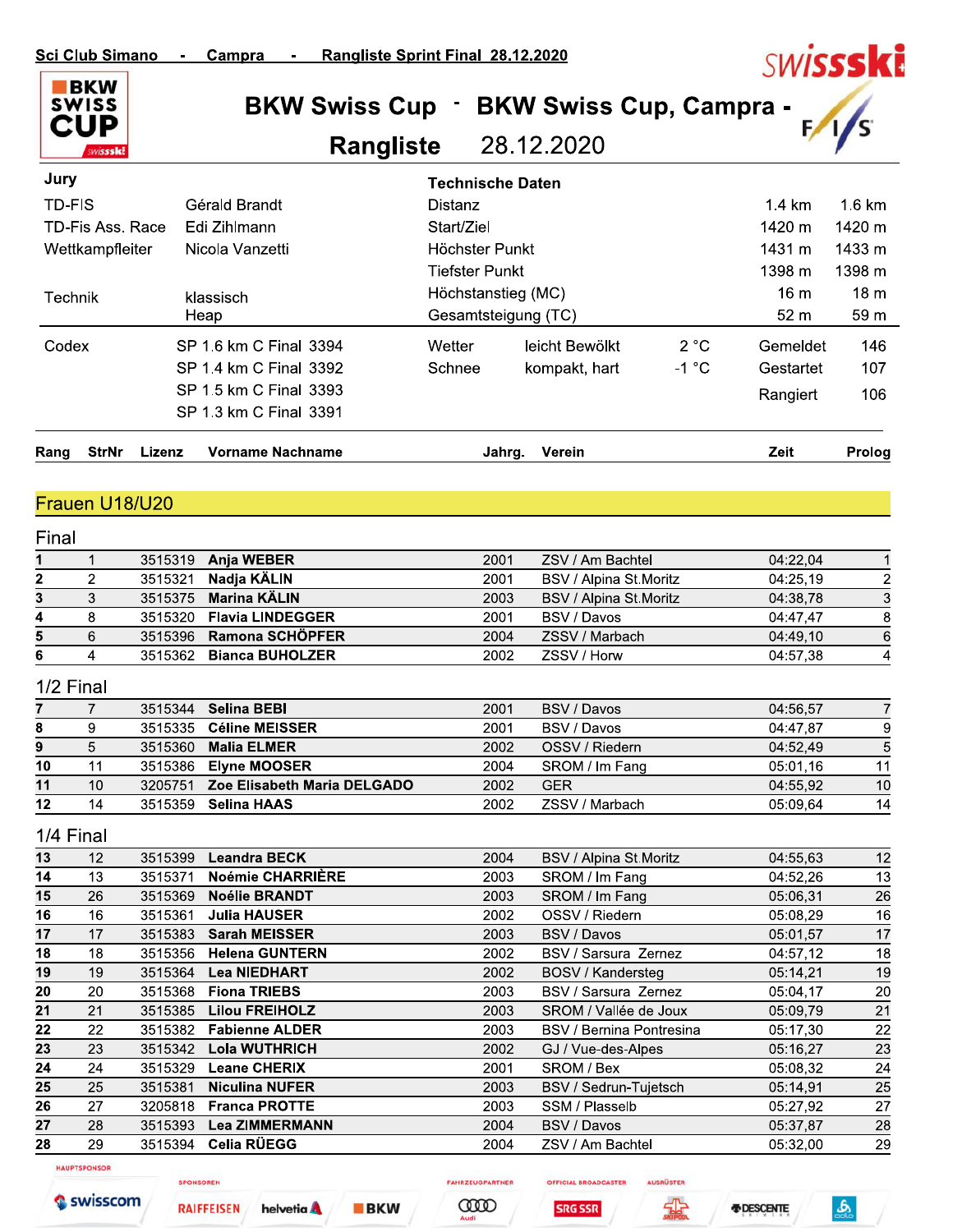## Sci Club Simano - Campra - Rangliste Sprint Final 28.12.2020

| Rang   | StrNr | Lizenz  | Vorname Nachname          | Jahrg. | Verein                         | Zeit     | Prolog |
|--------|-------|---------|---------------------------|--------|--------------------------------|----------|--------|
| 29     | 30    | 3515387 | Luana FEUBLI              | 2003   | ZSSV / Büren - Oberdorf        | 05:46.77 | 30     |
| 30     | 15    |         | 3515398 Nadia STEIGER     | 2004   | ZSSV / Horw                    | 00:00,00 | 15     |
| Prolog |       |         |                           |        |                                |          |        |
| 31     |       |         | 3515376 Fiona CHRISTEN    | 2003   | ZSSV / Unterschächen           | 00:00.00 | 31     |
| 32     |       |         | 3515378 Pirjo MÜHLEMATTER | 2003   | BOSV / Nordischer SC-Oberhasli | 00:00.00 | 32     |
| 33     |       | 3515391 | <b>Elina BIDERBOST</b>    | 2004   | SVAL / Obergoms                | 00:00.00 | 33     |
| 34     |       |         | 3515388 Fiona NUNIGE      | 2004   | BSV / Davos                    | 00:00,00 | 34     |

## Frauen

Final

|   | 32 | 3515289 | <b>Désirée STEINER</b>   | 1998 | BSV / Davos             | 04:26.27 |  |
|---|----|---------|--------------------------|------|-------------------------|----------|--|
| 2 | 31 |         | 3515273 Lea FISCHER      | 1998 | SAS / SAS Bern          | 04:27.63 |  |
| 3 | 33 |         | 3515252 Alina MEIER      | 1996 | BSV / Davos             | 04:28.13 |  |
| 4 | 37 |         | 3515238 Lydia HIERNICKEL | 1996 | SVAL / Gardes-Frontière | 04:37.38 |  |
| 5 | 36 | 3515285 | <b>Giuliana WERRO</b>    | 1999 | BSV / Sarsura Zernez    | 04:38.82 |  |
| 6 | 39 |         | 3515299 Solène FAIVRE    | 2000 | GJ / La Brévine         | 04:47.02 |  |

1/2 Final

|    | 35 | 3515267 | <b>Fabiana WIESER</b>   | 1996 | BSV / Sarsura Zernez    | 04:39.52 | 5  |
|----|----|---------|-------------------------|------|-------------------------|----------|----|
| 8  | 34 |         | 3515316 Anja LOZZA      | 2000 | BSV / Zuoz              | 04:42.19 |    |
| 9  | 40 | 3515286 | <b>Nadine MATTER</b>    | 1998 | ZSSV / Nordic Engelberg | 04:44.77 | 10 |
| 10 | 43 | 3515277 | Aita KAUFMANN           | 1997 | SAS / SAS Bern          | 04:56.26 | 13 |
| 11 | 38 | 3205597 | <b>Melina SCHOETTES</b> | 1998 | <b>GER</b>              | 04:56.90 | 8  |
| 12 | 41 | 3045074 | Katerina PAUL           | 1996 | AUS                     | 05:16.22 | 11 |

## 1/4 Final

| 13 | 42 | 3355004 | Nina RIEDENER             | 2000 | LSV / Nordic Club Liechtenstein | 04:57.12 | $12 \,$ |
|----|----|---------|---------------------------|------|---------------------------------|----------|---------|
| 14 | 44 | 3515347 | Gianna Chiara WOHLER      | 2000 | BOSV / NSK Thun                 | 05:09.59 | 14      |
| 15 | 45 |         | 3515348 Carla Nina WOHLER | 2000 | BOSV / NSK Thun                 | 04:56.06 | 15      |
| 16 | 46 | 3355005 | <b>Annalena SCHOCHER</b>  | 2000 | LSV / Nordic Club Liechtenstein | 05:23.96 | 16      |
| 17 | 47 | 3515328 | <b>Emma WUTHRICH</b>      | 2000 | GJ / Vue-des-Alpes              | 05:25.30 | 17      |

## Männer U18/U20

| Final        |           |         |                          |      |                                 |          |                |
|--------------|-----------|---------|--------------------------|------|---------------------------------|----------|----------------|
|              | 65        | 3201022 | <b>Birger HARTMANN</b>   | 2001 | <b>GER</b>                      | 04:30,52 | 5              |
| $\mathbf{2}$ | 62        | 3510713 | <b>Ilan PITTIER</b>      | 2003 | GJ / Vue-des-Alpes              | 04:32,20 | $\overline{2}$ |
| 3            | 70        | 3510671 | <b>Cla-Ursin NUFER</b>   | 2001 | BSV / Sedrun-Tujetsch           | 04:38,00 | 10             |
| 4            | 73        | 3510747 | <b>Pierrick COTTIER</b>  | 2003 | SROM / Im Fang                  | 04:46.20 | 13             |
| 5            | 61        | 3510710 | <b>Antonin SAVARY</b>    | 2002 | SROM / Riaz                     | 04:51.57 |                |
| 6            | 63        | 3380050 | <b>Marko SKENDER</b>     | 2001 | <b>CRO</b>                      | 05:36,90 | 3              |
|              | 1/2 Final |         |                          |      |                                 |          |                |
|              | 66        | 3350013 | <b>Robin FROMMELT</b>    | 2002 | LSV / Nordic Club Liechtenstein | 04:44.20 | 6              |
| 8            | 77        | 3510770 | <b>Niclas STEIGER</b>    | 2004 | BSV / Piz Ot Samedan            | 04:44.08 | 17             |
| 9            | 69        | 3510644 | <b>Nicola WIGGER</b>     | 2001 | ZSV / Am Bachtel                | 04:47.92 | 9              |
| 10           | 78        | 3510730 | <b>Yannick ZELLWEGER</b> | 2003 | BSV / Alpina St.Moritz          | 04:49.35 | 18             |
| 11           | 71        | 3510707 | <b>Gianluca WALPEN</b>   | 2002 | BSV / Piz Ot Samedan            | 04:49.00 | 11             |
| 12           | 74        | 3510758 | <b>Silvan DURRER</b>     | 2004 | ZSV / Drusberg                  | 04:55.80 | 14             |
|              | 1/4 Final |         |                          |      |                                 |          |                |

3510725 Samuel NEUHAUS  $\overline{7}$ SSM / Plasselb 04:51,02 13 67 2003 3510714 Mario BÄSSLER 04:49,17  $14$  $75\,$ 2002 SSW / Elm 15

FAHRZEUGPARTNER

HAUPTSPONSOR

Swisscom

**RAIFFEISEN** helvetia A

SPONSOREN

**BKW** 



**OFFICIAL BROADCASTER** 

꿃

*FIDESCENTE* 

 $\frac{1}{2}$ 

AUSRÜSTER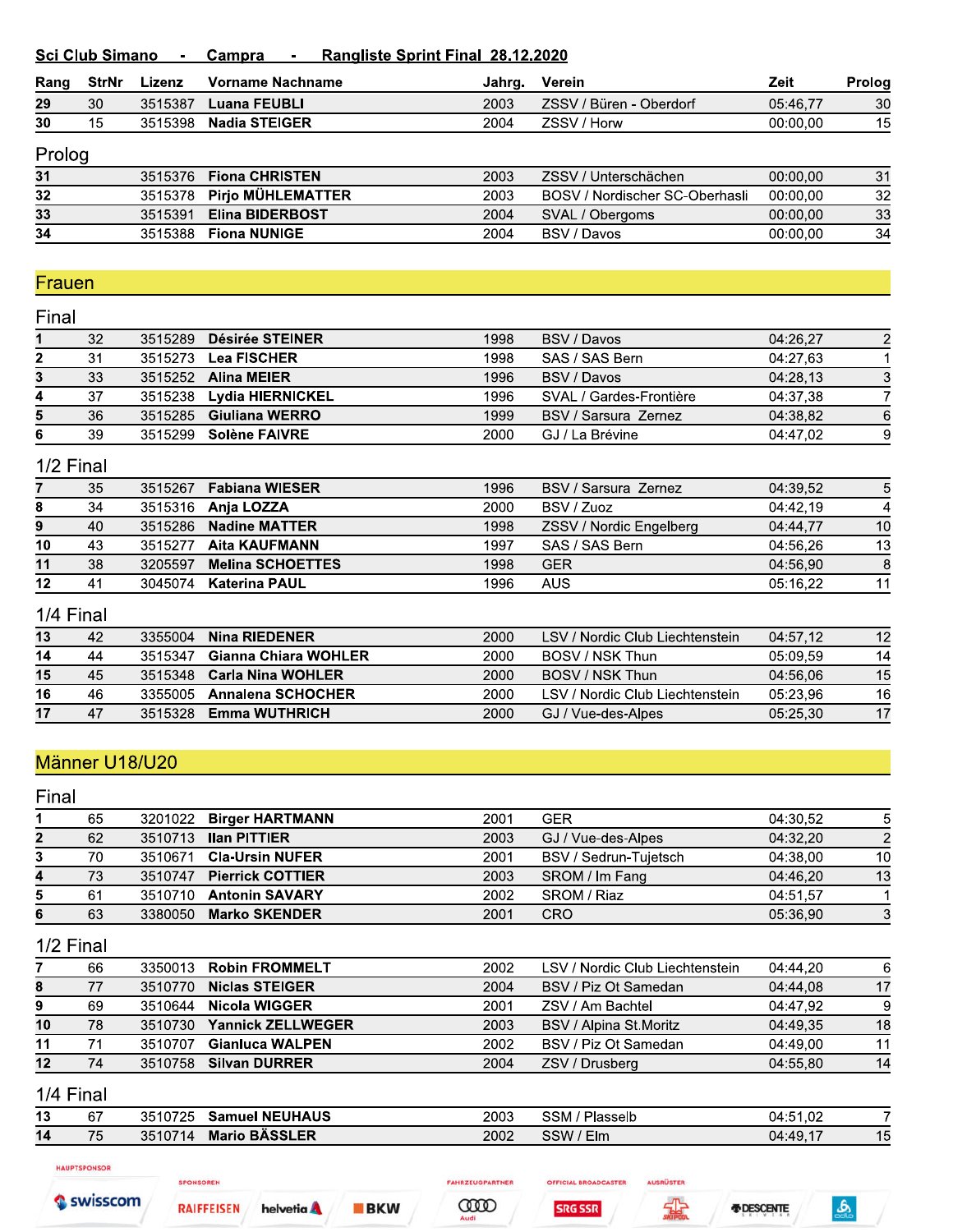## Sci Club Simano - Campra - Rangliste Sprint Final 28.12.2020

| Rang            | <b>StrNr</b> | Lizenz  | <b>Vorname Nachname</b>    | Jahrg. | Verein                          | Zeit     | Prolog          |
|-----------------|--------------|---------|----------------------------|--------|---------------------------------|----------|-----------------|
| 15              | 79           | 3510559 | <b>Fadri SCHMID</b>        | 2001   | BSV / Sedrun-Tujetsch           | 04:54,11 | 19              |
| 16              | 64           | 3510716 | <b>Ramon RIEBLI</b>        | 2002   | ZSSV / Schwendi-Langis          | 04:55,39 | $\overline{4}$  |
| $\overline{17}$ | 68           | 3510782 | <b>Silvan HAUSER</b>       | 2004   | OSSV / Riedern                  | 05:01,88 | $\bf8$          |
| 18              | 76           | 3530983 | <b>Cooper HARTMANN</b>     | 2001   | BOSV / Nordischer SC-Oberhasli  | 04:54,58 | 16              |
| 19              | 81           | 3080035 | <b>Manex SILVA</b>         | 2002   | <b>BRA</b>                      | 05:03,89 | 21              |
| 20              | 82           | 3510776 | <b>Léo GUENIN</b>          | 2004   | GJ / Vue-des-Alpes              | 05:01,39 | 22              |
| 21              | 80           | 3510667 | <b>Romain GOLAY</b>        | 2001   | SROM / Vallée de Joux           | 05:04,27 | $\overline{20}$ |
| 22              | 86           | 3510681 | <b>Fabian FAHNER</b>       | 2001   | BOSV / Nordischer SC-Oberhasli  | 04:55,51 | 26              |
| $\overline{23}$ | 87           | 3510772 | Jon-Fadri NUFER            | 2004   | BSV / Sedrun-Tujetsch           | 05:03,15 | $\overline{27}$ |
| 24              | 88           | 3350012 | <b>Tobias FROMMELT</b>     | 2002   | LSV / Nordic Club Liechtenstein | 05:03,58 | 28              |
| 25              | 89           | 3510726 | Jan FÄSSLER                | 2003   | OSSV / Speer Ebnat-Kappel       | 05:07,30 | $\overline{29}$ |
| 26              | 72           | 3200933 | <b>Jan STOELBEN</b>        | 2001   | <b>GER</b>                      | 05:38,55 | $\overline{12}$ |
| 27              | 83           | 3510708 | <b>Armando SPAETI</b>      | 2002   | ZSSV / Horw                     | 05:12,39 | 23              |
| 28              | 84           |         | 3510695 Gianluca WENGER    | 2002   | BSV / Davos                     | 05:10,30 | 24              |
| 29              | 85           |         | 3510732 Ivan FAHNER        | 2003   | BOSV / Nordischer SC-Oberhasli  | 05:08,25 | 25              |
| 30              | 90           |         | 3510743 Philippe MEYER     | 2003   | ZSSV / Horw                     | 05:15,87 | 30              |
| Prolog          |              |         |                            |        |                                 |          |                 |
| 31              |              | 3350011 | <b>Micha BÜCHEL</b>        | 2002   | LSV / Nordic Club Liechtenstein | 00:00,00 | 31              |
| 32              |              | 3510734 | <b>Lucien PIGUET</b>       | 2003   | SROM / Goupils Alpes Vaudoises  | 00:00,00 | 32              |
| 33              |              | 3510686 | <b>Peter HIERNICKEL</b>    | 2001   | BSV / Davos                     | 00:00,00 | 33              |
| 34              |              | 3510742 | <b>Elia BETI</b>           | 2003   | <b>BSV / Bernina Pontresina</b> | 00:00,00 | 34              |
| 35              |              | 3510729 | <b>Fabrizio ALBASINI</b>   | 2003   | BSV / Alpina St.Moritz          | 00:00,00 | 35              |
| 36              |              | 3510696 | <b>Gino BRÄNDLI</b>        | 2002   | BSV / Davos                     | 00:00,00 | 36              |
| 37              |              | 3060020 | <b>Mathis POUTOT</b>       | 2002   | <b>BEL</b>                      | 00:00,00 | 37              |
| 38              |              | 3510778 | <b>Evan GERTSCH</b>        | 2004   | SROM / Riaz                     | 00:00,00 | 38              |
| 39              |              | 3510773 | <b>Sven BUHOLZER</b>       | 2004   | ZSSV / Horw                     | 00:00,00 | 39              |
| 40              |              | 3510735 | <b>Loris HANSELMANN</b>    | 2003   | ZSV / Am Bachtel                | 00:00,00 | 40              |
| 41              |              | 3510700 | Andrin ZÜGER               | 2002   | BSV / Rätia Chur                | 00:00,00 | 41              |
| 42              |              | 3510762 | <b>Matthias RIEBLI</b>     | 2004   | ZSSV / Schwendi-Langis          | 00:00,00 | 42              |
| 43              |              | 3510779 | <b>Roman ALDER</b>         | 2004   | <b>BSV / Bernina Pontresina</b> | 00:00,00 | $\overline{43}$ |
| 44              |              | 3510731 | <b>Noe NÄFF</b>            | 2003   | <b>BSV / Lischana Scuol</b>     | 00:00,00 | 44              |
| 45              |              | 3510751 | <b>Orest MOOSER</b>        | 2003   | SROM / Im Fang                  | 00:00,00 | $\overline{45}$ |
| 46              |              | 3510774 | <b>Flavio DURRER</b>       | 2004   | LSV / Nordic Club Liechtenstein | 00:00,00 | 46              |
| 47              |              |         | 3510697 David KNOBEL       | 2002   | ZSV / Am Bachtel                | 00:00,00 | $\overline{47}$ |
| 48              |              | 3510718 | <b>Kevin BERNEY</b>        | 2003   | SROM / Vallée de Joux           | 00:00,00 | 48              |
| 49              |              | 3510780 | <b>Alessandro VANZETTI</b> | 2004   | TISKI / Simano                  | 00:00,00 | 49              |
| 50              |              | 3510775 | <b>Maxime BÉGUIN</b>       | 2004   | GJ / Vue-des-Alpes              | 00:00,00 | 50              |
| 51              |              | 3510781 | <b>Elie BALLAY</b>         | 2004   | SROM / Bex                      | 00:00,00 | 51              |
| 52              |              | 3510702 | <b>Tom MARTY</b>           | 2002   | BSV / Davos                     | 00:00,00 | 52              |
| 53              |              | 3201117 | <b>Tobias NAGEL</b>        | 2004   | SSM / Plasselb                  | 00:00,00 | 53              |
| 54              |              | 3510709 | <b>Niklas HENSE</b>        | 2002   | SVAL / Obergoms                 | 00:00,00 | 54              |
| 55              |              | 3201118 | <b>Florian NAGEL</b>       | 2004   | SSM / Plasselb                  | 00:00,00 | 55              |
| 56              |              | 3510764 | <b>Jim MARTY</b>           | 2004   | <b>BSV / Davos</b>              | 00:00,00 | 56              |
| 57              |              | 3030033 | <b>Mateo Lorenzo SAUMA</b> | 2004   | <b>ARG</b>                      | 00:00,00 | 57              |

## **Männer**

### Final 94 3510619 Cyril FAEHNDRICH 1999 04:20,09  $\overline{\mathbf{4}}$  $\mathbf{1}$ ZSSV / Horw  $\overline{2}$ 3510366  $91$ **Ueli SCHNIDER** 1990 SVAL / Gardes-Frontière 04:22,26  $\overline{1}$  $\overline{\mathbf{3}}$  $\overline{2}$ 92 3510480 **Cédric STEINER** 1995 BSV / Davos 04:25,21 4  $\overline{95}$ 3510513 **Marino CAPELLI** 1996 BSV / Davos 04:30,67  $\overline{5}$  $\overline{5}$  $\overline{\overline{3}}$ 93 3510656 **Valerio GROND** 2000 **BSV / Davos** 04:34,70  $\overline{9}$  $\bf 6$ 99 **Avelino NÄPFLIN** ZSSV / Beckenried-Klewenalp 04:34,91 3510615 2000

HAUPTSPONSOR



SPONSOREN

**RAIFFEISEN** 

helvetia A **BKW**  **COOD** 

FAHRZEUGPARTNER



**OFFICIAL BROADCASTER** 

**AUSRÜSTER** 꿃

 $\mathbb{P}$ 

*FIDESCENTE*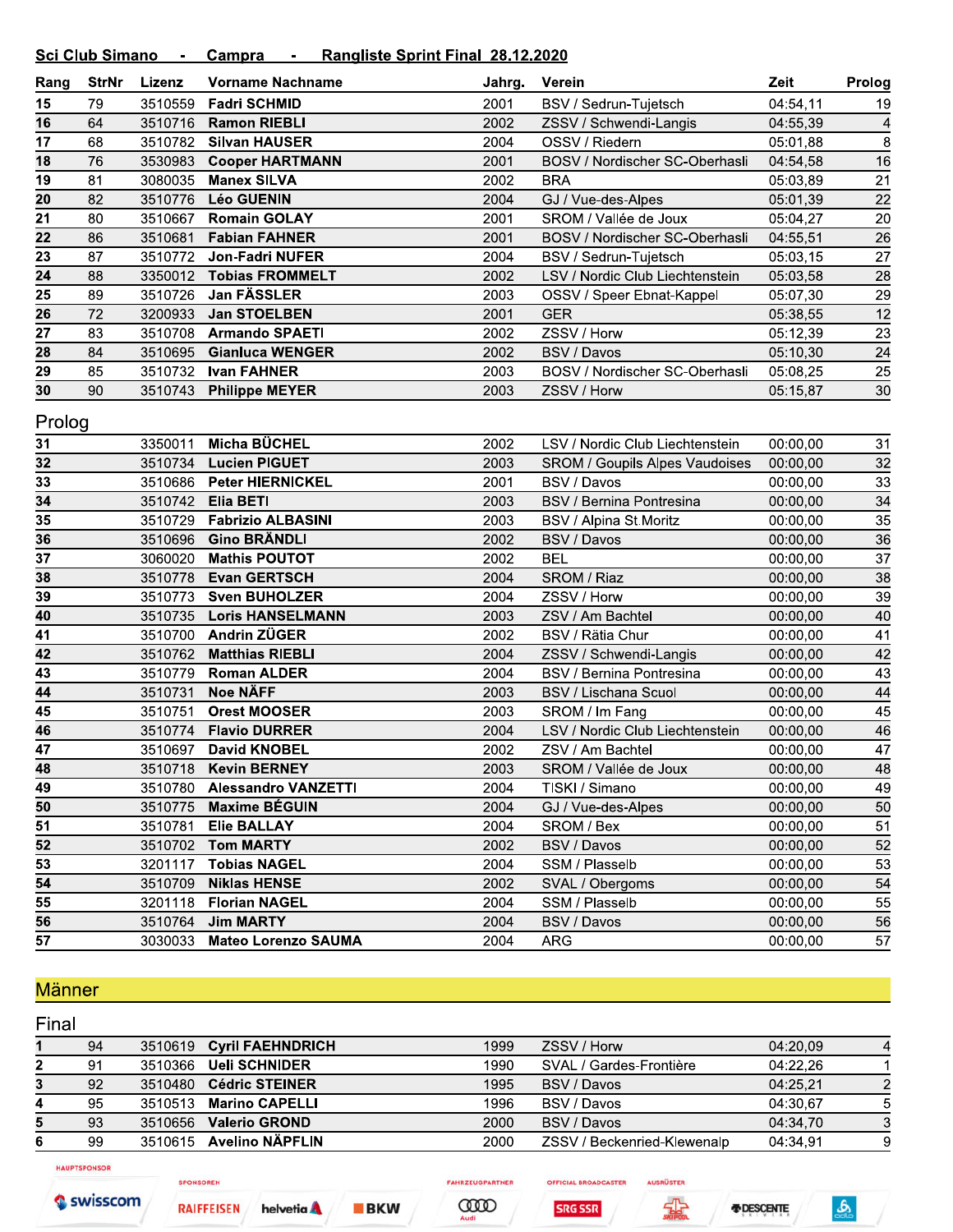## Sci Club Simano - Campra - Rangliste Sprint Final 28.12.2020

| Rang            | <b>StrNr</b> | Lizenz  | <b>Vorname Nachname</b>    | Jahrg. | Verein                                | Zeit     | Prolog          |
|-----------------|--------------|---------|----------------------------|--------|---------------------------------------|----------|-----------------|
| 1/2 Final       |              |         |                            |        |                                       |          |                 |
| $\overline{7}$  | 98           | 3510510 | <b>Dajan DANUSER</b>       | 1996   | SSW / Vättis                          | 04:32,87 | 8               |
| 8               | 100          | 3510588 | <b>Janik RIEBLI</b>        | 1998   | ZSSV / Schwendi-Langis                | 04:36,83 | 10              |
| 9               | 96           | 3510548 | <b>Gian Flurin PFÄFFLI</b> | 1996   | BSV / Bernina Pontresina              | 04:35,03 | 6               |
| 10              | 105          | 3510585 | <b>Andrin NÄPFLIN</b>      | 1997   | ZSSV / Beckenried-Klewenalp           | 04:45,10 | 15              |
| 11              | 101          | 3510421 | <b>Marius DANUSER</b>      | 1992   | SSW / Vättis                          | 04:35.48 | 11              |
| 12              | 107          | 3510636 | <b>Florian GULER</b>       | 1999   | BSV / Davos                           | 05:00,73 | 17              |
| 1/4 Final       |              |         |                            |        |                                       |          |                 |
| 13              | 97           | 3510613 | <b>Flurin GROND</b>        | 1999   | <b>BSV / Davos</b>                    | 05:00,78 | $\overline{7}$  |
| 14              | 103          | 3510611 | <b>Benjamin ROSSELET</b>   | 1998   | GJ / La Brévine                       | 04:49,96 | 13              |
| 15              | 109          | 3510614 | <b>Arnaud GUEX</b>         | 1999   | <b>SROM / Goupils Alpes Vaudoises</b> | 04:53,33 | 19              |
| 16              | 104          | 3510641 | <b>Yanik PAUCHARD</b>      | 2000   | BSV / Zuoz                            | 05:03,49 | 14              |
| 17              | 106          | 3510643 | <b>Curdin RÄZ</b>          | 2000   | <b>BSV / Alpina St.Moritz</b>         | 04:53,87 | 16              |
| 18              | 108          | 3510486 | <b>Philippe NICOLLIER</b>  | 1994   | SAS / SAS Bern                        | 04:50,55 | $\overline{18}$ |
| 19              | 111          | 3510637 | <b>Severin BÄSSLER</b>     | 1999   | SSW / Elm                             | 04:53,41 | 21              |
| 20              | 112          | 3510638 | <b>Samuel BEELER</b>       | 1999   | ZSSV / Rothenthurm                    | 05:03,03 | 22              |
| 21              | 102          | 3510550 | <b>Yannik KREUZER</b>      | 1996   | SVAL / Obergoms                       | 05:09,87 | 12              |
| 22              | 110          | 3510452 | <b>Simon HAMMER</b>        | 1994   | SAS / SAS Bern                        | 05:05,71 | 20              |
| $\overline{23}$ | 113          | 3510690 | <b>Ricky STEINAUER</b>     | 2000   | ZSV / Einsiedeln                      | 04:52,84 | 23              |
| 24              | 116          | 3510687 | <b>Matthias LEIBUNDGUT</b> | 1996   | SAS / SAS Bern                        | 05:17,51 | 26              |
| 25              | 117          | 3510518 | <b>Marcel OTT</b>          | 1995   | SAS / SAS Bern                        | 05:04,60 | 27              |
| 26              | 114          | 3510621 | Daniel GRÄTZER             | 1998   | ZSV / Drusberg                        | 05:07,72 | 24              |
| 27              | 115          | 3030018 | <b>Gonzalo Angel GOMEZ</b> | 1997   | <b>ARG</b>                            | 05:26,05 | 25              |
| 28              | 118          | 3510733 | <b>Jason DREZET</b>        | 1999   | SVAL / Les Pionniers du Val           | 05:21,57 | 28              |
| 29              | 119          | 3080036 | <b>Steve HIESTAND</b>      | 1984   | <b>BRA</b>                            | 05:38,15 | 29              |
| 30              | 120          | 3960501 | <b>Nicholas LAU</b>        | 1979   | <b>TTO</b>                            | 09:03.60 | 30              |

HAUPTSPONSOR

helvetia A **RAIFFEISEN** 

SPONSOREN

**BKW** 

FAHRZEUGPARTNER **COOD** 

**OFFICIAL BROADCASTER SRG SSR** 

AUSRÜSTER

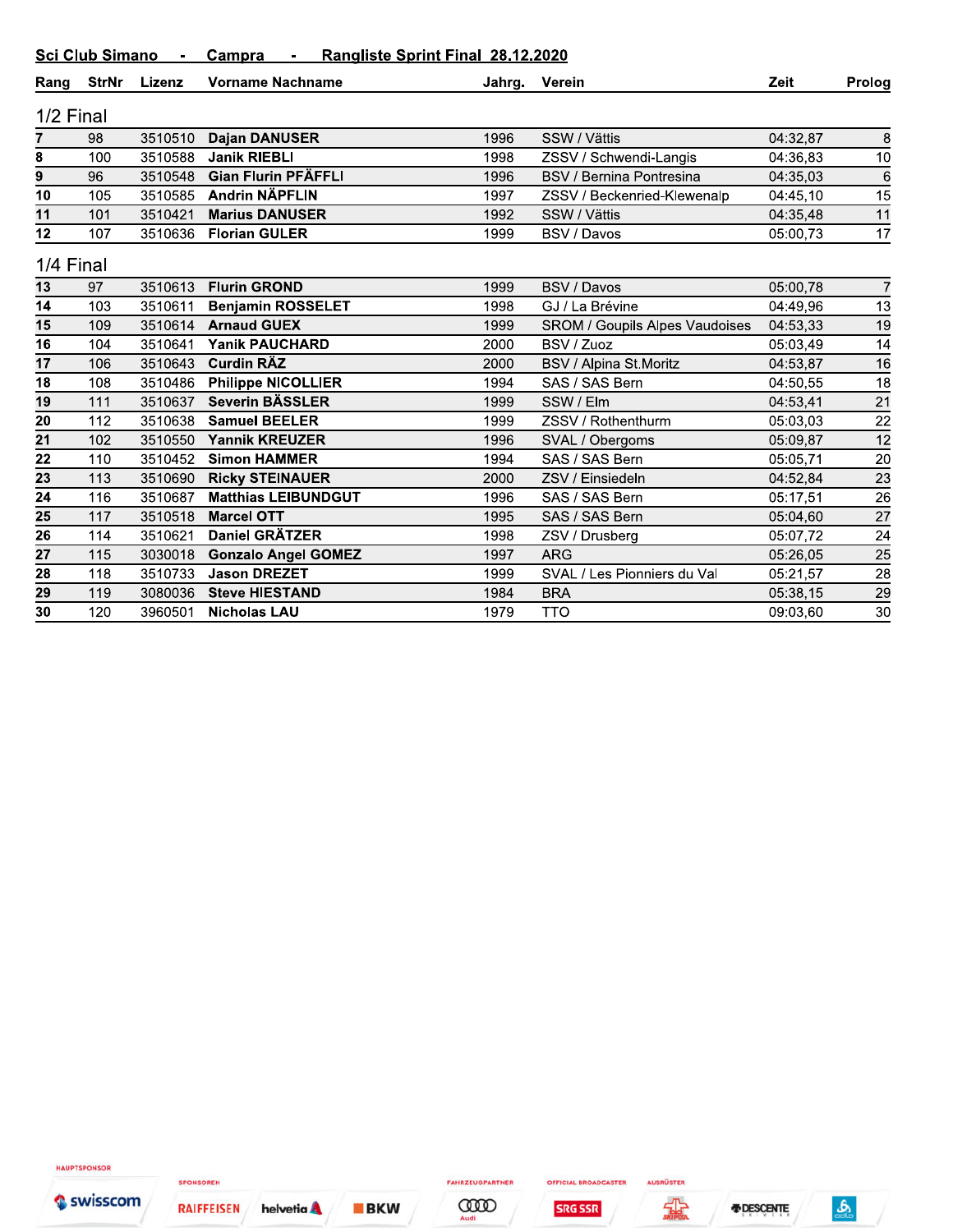## Campra Damen U20

| <b>Startzeit</b>                | 10:50                   |     |          |
|---------------------------------|-------------------------|-----|----------|
| Nr Vorname / Name               | RV / Club               | Rg. | Zeit     |
| Anja WEBER                      | ZSV / Am Bachtel        | 1   | 04:39.00 |
| 11 Elyne MOOSER                 | SROM / Im Fang          | 2   | 04:47.90 |
| 10 Zoe Elisabeth Maria DELG GER |                         | 3   | 04:50.11 |
| 20 Fiona TRIEBS                 | BSV / Sarsura Zernez    | 4   | 05:04.17 |
| 21 Lilou FREIHOLZ               | SROM / Vallée de Joux   | 5   | 05:09.79 |
| 30 Luana FEUBLI                 | ZSSV / Büren - Oberdorf | 6   | 05:46.77 |

| <b>Startzeit</b>  | 10:53          |     |          | <b>Startzeit</b>  | 11:53       |    |          |
|-------------------|----------------|-----|----------|-------------------|-------------|----|----------|
| Nr Vorname / Name | RV / Club      | Rq. | Zeit     | Nr Vorname / Name | RV / Club   | Rq | Zeit     |
| 4 Bianca BUHOLZER | ZSSV / Horw    |     | 04:47.79 | Ania WEBER        | ZSV         |    | 04:41.03 |
| Selina BEBI       | BSV / Davos    |     | 04:51.29 | 4 Bianca BUHOLZER | ZSSV        |    | 04:44.48 |
| 14 Selina HAAS    | ZSSV / Marbach |     | 04:51.77 | 6 Ramona SCHÖPFER | ZSSV        |    | 04:45.40 |
| 17 Sarah MEISSER  | BSV / Davos    |     | 05:01.57 | Selina BEBI       | <b>BSV</b>  |    | 04:56.57 |
| 24 Leane CHERIX   | SROM / Bex     |     | 05:08.32 | 11 Elyne MOOSER   | <b>SROM</b> |    | 05:01.16 |
| 27 Franca PROTTE  | SSM / Plasselb |     | 05:27.92 | 14 Selina HAAS    | ZSSV        |    | 05:09.64 |

| <b>Startzeit</b>  | 10:56                 |     |          |
|-------------------|-----------------------|-----|----------|
| Nr Vorname / Name | RV / Club             | Rg. | Zeit     |
| 15 Nadia STEIGER  | ZSSV / Horw           |     |          |
| 6 Ramona SCHÖPFER | ZSSV / Marbach        |     | 04:49,35 |
| 5 Malia ELMER     | OSSV / Riedern        |     | 04:50,42 |
| 26 Noélie BRANDT  | SROM / Im Fang        |     | 05:06,31 |
| 16 Julia HAUSER   | OSSV / Riedern        |     | 05:08.29 |
| 25 Niculina NUFER | BSV / Sedrun-Tuietsch |     | 05:14,91 |

| <b>Startzeit</b>  | 10:59                           |     |          | <b>Startzeit</b>               | 11:56      |    |          |
|-------------------|---------------------------------|-----|----------|--------------------------------|------------|----|----------|
| Nr Vorname / Name | RV / Club                       | Rq. | Zeit     | Nr Vorname / Name              | RV / Club  | Rq |          |
| 2 Nadja KÄLIN     | BSV / Alpina St.Moritz          |     | 04:36.53 | 2 Nadja KÄLIN                  | <b>BSV</b> |    |          |
| 9 Céline MEISSER  | BSV / Davos                     |     | 04:45.57 | 3 Marina KÄLIN                 | <b>BSV</b> |    |          |
| 12 Leandra BECK   | BSV / Alpina St.Moritz          |     | 04:55.63 | 8 Flavia LINDEGGER             | <b>BSV</b> |    | 04:47.23 |
| 19 Lea NIEDHART   | BOSV / Kandersteg               | 4   | 05:14.21 | 9 Céline MEISSER               | <b>BSV</b> |    | 04:47.87 |
| 22 Fabienne ALDER | <b>BSV / Bernina Pontresina</b> |     | 05:17.30 | 5 Malia ELMER                  | OSSV       |    |          |
| 29 Celia RÜEGG    | ZSV / Am Bachtel                |     | 05:32.00 | 10 Zoe Elisabeth Maria DELIGER |            |    | 04:55.92 |

|   |                     | 11:02                  |     |          |
|---|---------------------|------------------------|-----|----------|
|   | Nr Vorname / Name   | RV / Club              | Rg. | Zeit     |
| 3 | Marina KÄLIN        | BSV / Alpina St.Moritz |     | 04:44.65 |
| 8 | Flavia LINDEGGER    | <b>BSV / Davos</b>     | 2   | 04:48.03 |
|   | 13 Noémie CHARRIÈRE | SROM / Im Fang         | 3   | 04:52.26 |
|   | 18 Helena GUNTERN   | BSV / Sarsura Zernez   | 4   | 04:57.12 |
|   | 23 Lola WUTHRICH    | GJ / Vue-des-Alpes     | 5   | 05:16.27 |
|   | 28 Lea ZIMMERMANN   | <b>BSV / Davos</b>     | 6   | 05:37.87 |

| 10:53 |     |          |  | <b>Startzeit</b>  | 11:53       |     |          |
|-------|-----|----------|--|-------------------|-------------|-----|----------|
|       | Rg. | Zeit     |  | Nr Vorname / Name | RV / Club   | Rg. | Zeit     |
|       |     | 04:47.79 |  | Ania WEBER        | ZSV         |     | 04:41.03 |
|       | 2   | 04:51.29 |  | 4 Bianca BUHOLZER | ZSSV        | 2   | 04:44.48 |
| ch    | 3   | 04:51.77 |  | 6 Ramona SCHÖPFER | ZSSV        | 3   | 04:45.40 |
|       | 4   | 05:01.57 |  | Selina BEBI       | <b>BSV</b>  | 4   | 04:56,57 |
|       | 5   | 05:08.32 |  | 11 Elyne MOOSER   | <b>SROM</b> | 5   | 05:01,16 |
|       | 6   | 05:27.92 |  | 14 Selina HAAS    | ZSSV        | 6   | 05:09.64 |

| Zeit<br>Rg. |  |  |
|-------------|--|--|
|             |  |  |
| 04:49.35    |  |  |
| 04:50.42    |  |  |
| 05:06,31    |  |  |
| 05:08,29    |  |  |
| 05:14,91    |  |  |

| <b>Startzeit</b>  | 10:59                    |     |          |  | <b>Startzeit</b>               | 11:56      |     |          |
|-------------------|--------------------------|-----|----------|--|--------------------------------|------------|-----|----------|
| Nr Vorname / Name | RV / Club                | Rg. | Zeit     |  | Nr Vorname / Name              | RV / Club  | Rg. | Zeit     |
| 2 Nadja KÄLIN     | BSV / Alpina St.Moritz   |     | 04:36.53 |  | 2 Nadia KÄLIN                  | <b>BSV</b> |     | 04:35.45 |
| 9 Céline MEISSER  | <b>BSV / Davos</b>       | 2   | 04:45.57 |  | 3 Marina KÄLIN                 | <b>BSV</b> | 2   | 04:39.53 |
| 12 Leandra BECK   | BSV / Alpina St.Moritz   | 3   | 04:55.63 |  | 8 Flavia LINDEGGER             | <b>BSV</b> | 3   | 04:47.23 |
| 19 Lea NIEDHART   | BOSV / Kandersteg        | 4   | 05:14.21 |  | 9 Céline MEISSER               | <b>BSV</b> |     | 04:47.87 |
| 22 Fabienne ALDER | BSV / Bernina Pontresina | 5   | 05:17.30 |  | 5 Malia ELMER                  | OSSV       | 5   | 04:52.49 |
| 29 Celia RÜEGG    | ZSV / Am Bachtel         | 6   | 05:32,00 |  | 10 Zoe Elisabeth Maria DELIGER |            | 6   | 04:55.92 |



### **1/4 FINALE 1/2 FINALE FINALE**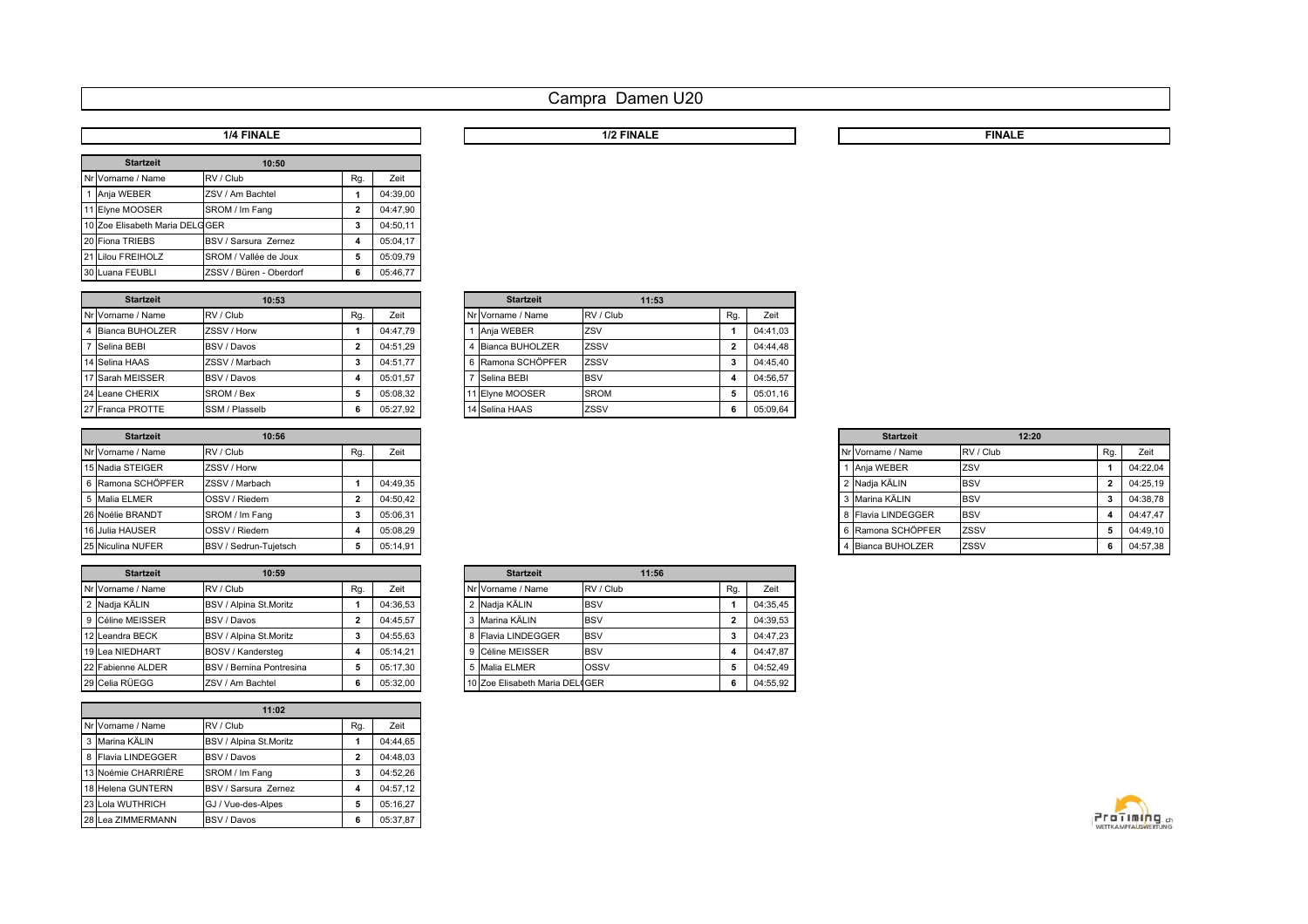## Campra Damen

| <b>1/4 FINALF</b> | <b>1/2 FINALF</b> | ∼іNА⊾ |
|-------------------|-------------------|-------|
|                   |                   |       |

| <b>Startzeit</b>  | 11:05                   |              |          |
|-------------------|-------------------------|--------------|----------|
| Nr Vorname / Name | RV / Club               | Rg.          | Zeit     |
| 31 Lea FISCHER    | SAS / SAS Bern          | 1            | 04:50.19 |
| 41 Katerina PAUL  | <b>AUS</b>              | $\mathbf{2}$ | 04:52.57 |
| 40 Nadine MATTER  | ZSSV / Nordic Engelberg | 3            | 04:53.43 |
|                   |                         |              |          |
|                   |                         |              |          |
|                   |                         |              |          |

| <b>Startzeit</b>                        | 11:08                   |     |          |  | <b>Startzeit</b>    | 11:59       |     |          |
|-----------------------------------------|-------------------------|-----|----------|--|---------------------|-------------|-----|----------|
| Nr Vorname / Name                       | RV / Club               | Rq. | Zeit     |  | Nr Vorname / Name   | RV / Club   | Ra. | Zeit     |
| 34 Ania LOZZA                           | BSV / Zuoz              |     | 04:49.36 |  | 31 Lea FISCHER      | <b>SAS</b>  |     | 04:38.76 |
| 37 Lydia HIERNICKEL                     | SVAL / Gardes-Frontière |     | 04:49.97 |  | 37 Lydia HIERNICKEL | <b>SVAL</b> |     | 04:39,25 |
| 44 Gianna Chiara WOHLER BOSV / NSK Thun |                         |     | 05:09.59 |  | 35 Fabiana WIESER   | <b>IBSV</b> |     | 04:39.52 |
| 47 Emma WUTHRICH                        | GJ / Vue-des-Alpes      | 4   | 05:25.30 |  | 34 Ania LOZZA       | <b>BSV</b>  |     | 04:42.19 |
|                                         |                         |     |          |  | 43 Aita KAUFMANN    | <b>SAS</b>  |     | 04:56.26 |
|                                         |                         |     |          |  | 41 Katerina PAUL    | <b>AUS</b>  | 6   | 05:16.22 |

| <b>Startzeit</b>     | 11:11                           |     |          |
|----------------------|---------------------------------|-----|----------|
| Nr Name / Vorname    | RV / Club                       | Rq. | Zeit     |
| 35 Fabiana WIESER    | BSV / Sarsura Zernez            |     | 04:44.10 |
| 36 Giuliana WERRO    | BSV / Sarsura Zernez            |     | 04:46.01 |
| 45 Carla Nina WOHLER | BOSV / NSK Thun                 |     | 04:56.06 |
| 46 Annalena SCHOCHER | LSV / Nordic Club Liechtenstein |     | 05:23,96 |
|                      |                                 |     |          |
|                      |                                 |     |          |

| <b>Startzeit</b>   | 11:14                           |     |          | <b>Startzeit</b>    | 12:02       |     |          |
|--------------------|---------------------------------|-----|----------|---------------------|-------------|-----|----------|
| Nr Vorname / Name  | RV / Club                       | Rq. | Zeit     | Nr Vorname / Name   | RV / Club   | Rq. |          |
| 32 Désirée STEINER | <b>BSV / Davos</b>              |     | 04:43.89 | 32 Désirée STEINER  | <b>IBSV</b> |     | 04:29.89 |
| 39 Solène FAIVRE   | GJ / La Brévine                 |     | 04:50.80 | 33 Alina MEIER      | <b>BSV</b>  | っ   | 04:30,81 |
| 42 Nina RIEDENER   | LSV / Nordic Club Liechtenstein |     | 04:57.12 | 39 Solène FAIVRE    | lGJ         |     | 04:33.05 |
|                    |                                 |     |          | 36 Giuliana WERRO   | <b>IBSV</b> |     | 04:34.41 |
|                    |                                 |     |          | 40 Nadine MATTER    | ZSSV        | 5   | 04:44.77 |
|                    |                                 |     |          | 38 Melina SCHOETTES | <b>GER</b>  | 6   | 04:56.90 |

| 11:17               |                    |     |          |  |  |  |  |  |
|---------------------|--------------------|-----|----------|--|--|--|--|--|
| Nr Vorname / Name   | RV / Club          | Rg. | Zeit     |  |  |  |  |  |
| 33 Alina MEIER      | <b>BSV / Davos</b> |     | 04:51.25 |  |  |  |  |  |
| 38 Melina SCHOETTES | <b>GER</b>         | 2   | 04:53.10 |  |  |  |  |  |
| 43 Aita KAUFMANN    | SAS / SAS Bern     | з   | 04:55.95 |  |  |  |  |  |
|                     |                    |     |          |  |  |  |  |  |
|                     |                    |     |          |  |  |  |  |  |
|                     |                    |     |          |  |  |  |  |  |

| 11:08       |     |          |  | <b>Startzeit</b>    |             | 11:59 |     |          |
|-------------|-----|----------|--|---------------------|-------------|-------|-----|----------|
|             | Rg. | Zeit     |  | Nr Vorname / Name   | RV / Club   |       | Rg. | Zeit     |
|             |     | 04:49.36 |  | 31 Lea FISCHER      | <b>SAS</b>  |       |     | 04:38.76 |
| s-Frontière | 2   | 04:49.97 |  | 37 Lydia HIERNICKEL | <b>SVAL</b> |       | 2   | 04:39,25 |
| `hun        | 3   | 05:09.59 |  | 35 Fabiana WIESER   | <b>BSV</b>  |       | 3   | 04:39,52 |
| Alpes       | 4   | 05:25.30 |  | 34 Ania LOZZA       | <b>BSV</b>  |       | 4   | 04:42.19 |
|             |     |          |  | 43 Aita KAUFMANN    | SAS         |       | 5   | 04:56.26 |
|             |     |          |  | 41 Katerina PAUL    | <b>AUS</b>  |       | 6   | 05:16.22 |

|             |  |  | <b>Startzeit</b>    | 12:25       |     |          |
|-------------|--|--|---------------------|-------------|-----|----------|
| Zeit<br>Rg. |  |  | Nr Vorname / Name   | RV / Club   | Rg. | Zeit     |
| 04:44.10    |  |  | 32 Désirée STEINER  | <b>BSV</b>  |     | 04:26,27 |
| 04:46.01    |  |  | 31 Lea FISCHER      | <b>SAS</b>  |     | 04:27,63 |
| 04:56.06    |  |  | 33 Alina MEIER      | <b>IBSV</b> |     | 04:28,13 |
| 05:23,96    |  |  | 37 Lydia HIERNICKEL | <b>SVAL</b> |     | 04:37,38 |
|             |  |  | 36 Giuliana WERRO   | <b>BSV</b>  |     | 04:38,82 |
|             |  |  | 39 Solène FAIVRE    | G.          |     | 04:47,02 |

| 11:14             |     |          |  | <b>Startzeit</b>    | 12:02      |     |          |
|-------------------|-----|----------|--|---------------------|------------|-----|----------|
|                   | Rg. | Zeit     |  | Nr Vorname / Name   | RV / Club  | Rg. | Zeit     |
|                   |     | 04:43.89 |  | 32 Désirée STEINER  | <b>BSV</b> |     | 04:29,89 |
| e                 | 2   | 04:50.80 |  | 33 Alina MEIER      | <b>BSV</b> | 2   | 04:30.81 |
| lub Liechtenstein | 3   | 04:57.12 |  | 39 Solène FAIVRE    | <b>GJ</b>  | 3   | 04:33,05 |
|                   |     |          |  | 36 Giuliana WERRO   | <b>BSV</b> | 4   | 04:34.41 |
|                   |     |          |  | 40 Nadine MATTER    | ZSSV       | 5   | 04:44.77 |
|                   |     |          |  | 38 Melina SCHOETTES | <b>GER</b> | 6   | 04:56.90 |

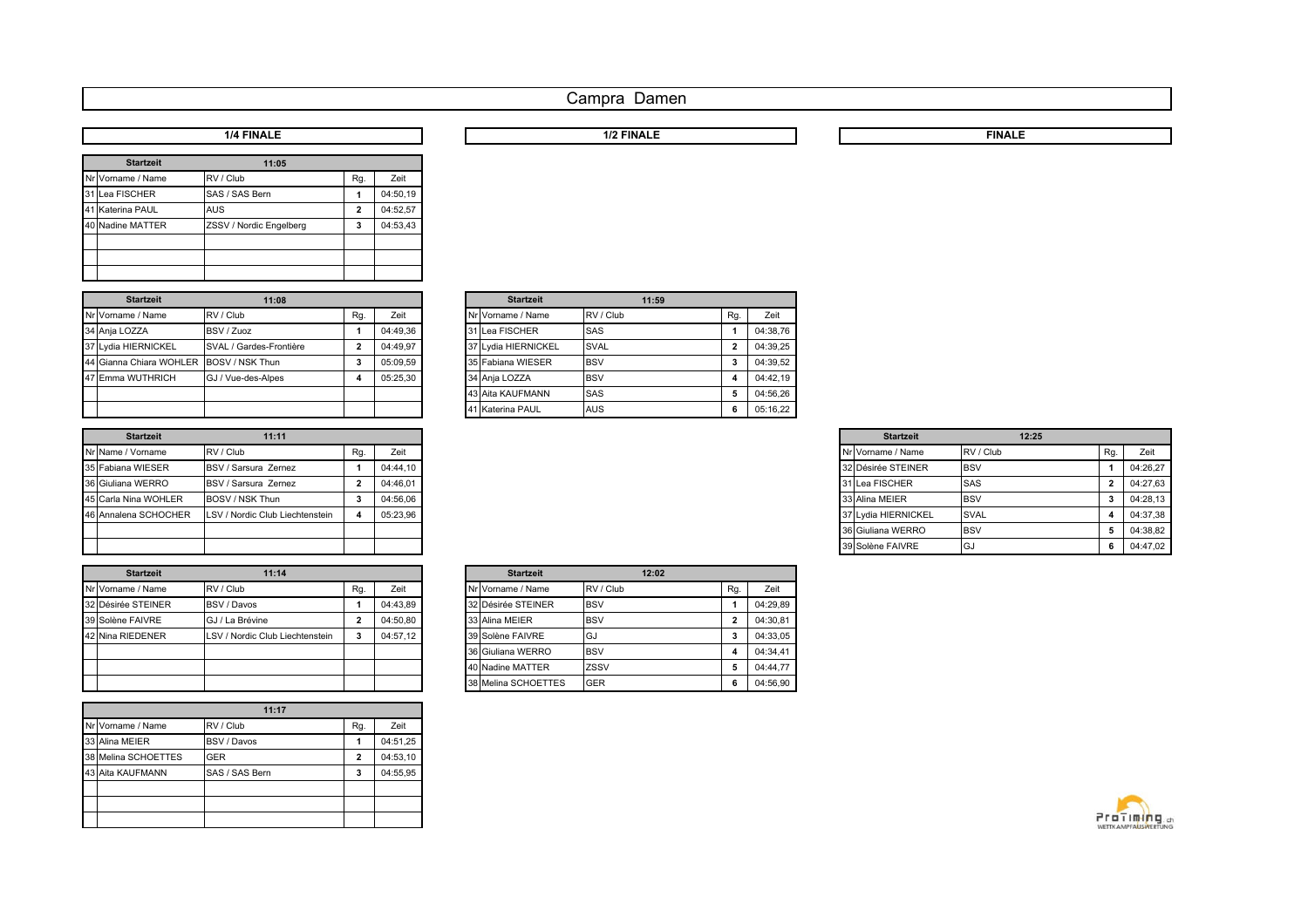## Campra Herren U20

|    | <b>Startzeit</b>      | 11:20                 |     |          |
|----|-----------------------|-----------------------|-----|----------|
| Nr | Vorname / Name        | RV / Club             | Rq. | Zeit     |
| 61 | <b>Antonin SAVARY</b> | SROM / Riaz           | 1   | 04:37.08 |
| 70 | Cla-Ursin NUFER       | BSV / Sedrun-Tujetsch | 2   | 04:37.30 |
| 71 | Gianluca WALPEN       | BSV / Piz Ot Samedan  | 3   | 04:37.57 |
| 81 | Manex SILVA           | <b>BRA</b>            | 4   | 05:03.89 |
| 80 | Romain GOLAY          | SROM / Vallée de Joux | 5   | 05:04.27 |
| 90 | Philippe MEYER        | ZSSV / Horw           | 6   | 05:15.87 |

| <b>Startzeit</b>   | 11:23                  |     |          |    | <b>Startzeit</b>     | 12:05       |     |          |
|--------------------|------------------------|-----|----------|----|----------------------|-------------|-----|----------|
| Nr Vorname / Name  | RV / Club              | Rg. | Zeit     |    | Nr Vorname / Name    | RV / Club   | Rq. | Zeit     |
| 77 Niclas STEIGER  | BSV / Piz Ot Samedan   |     | 04:49.93 |    | 61 Antonin SAVARY    | <b>SROM</b> |     | 04:36.77 |
| 74 Silvan DURRER   | ZSV / Drusbera         |     | 04:50.72 |    | 65 Birger HARTMANN   | <b>GER</b>  |     | 04:36.84 |
| 67 Samuel NEUHAUS  | SSM / Plasselb         |     | 04:51.02 |    | 70 Cla-Ursin NUFER   | <b>IBSV</b> |     | 04:37.76 |
| 64 Ramon RIEBLI    | ZSSV / Schwendi-Langis |     | 04:55.39 | 77 | Niclas STEIGER       | <b>IBSV</b> |     | 04:44.08 |
| 87 Jon-Fadri NUFER | BSV / Sedrun-Tuietsch  |     | 05:03.15 |    | 78 Yannick ZELLWEGER | <b>BSV</b>  |     | 04:49.35 |
| 84 Gianluca WENGER | <b>BSV / Davos</b>     |     | 05:10.30 |    | 74 Silvan DURRER     | <b>IZSV</b> |     | 04:55.80 |

| <b>Startzeit</b>   | 11:26                           |     |          |
|--------------------|---------------------------------|-----|----------|
| Nr Vorname / Name  | RV / Club                       | Ra. | Zeit     |
| 65 Birger HARTMANN | <b>GER</b>                      |     | 04:46,16 |
| 66 Robin FROMMELT  | LSV / Nordic Club Liechtenstein |     | 04:46.88 |
| 75 Mario BÄSSLER   | SSW / Elm                       |     | 04:49.17 |
| 76 Cooper HARTMANN | BOSV / Nordischer SC-Oberhasli  |     | 04:54.58 |
| 86 Fabian FAHNER   | BOSV / Nordischer SC-Oberhasli  |     | 04:55.51 |
| 85 Ivan FAHNER     | BOSV / Nordischer SC-Oberhasli  |     | 05:08.25 |

|    | <b>Startzeit</b>  | <b>Startzeit</b>          |     |          |    |                    |
|----|-------------------|---------------------------|-----|----------|----|--------------------|
|    |                   | 11:29                     |     |          |    |                    |
|    | Nr Vorname / Name | RV / Club                 | Rq. | Zeit     | Nr | Vorname / Nar      |
| 69 | Nicola WIGGER     | ZSV / Am Bachtel          |     | 04:49.04 | 62 | Illan PITTIER      |
| 62 | Ilan PITTIER      | GJ / Vue-des-Alpes        | 2   | 04:52.12 | 73 | Pierrick COTT      |
|    | 79 Fadri SCHMID   | BSV / Sedrun-Tuietsch     | 3   | 04:54.11 | 63 | Marko SKEND        |
| 82 | Léo GUENIN        | GJ / Vue-des-Alpes        | 4   | 05:01.39 | 66 | <b>Robin FROMM</b> |
| 89 | Jan FÄSSLER       | OSSV / Speer Ebnat-Kappel | 5   | 05:07.30 | 69 | Nicola WIGGE       |
|    | 72 Jan STOFI REN  | GER                       | а   | 05.3855  | 71 | Gianluca WAL       |

|    | <b>Startzeit</b>        | 11:32                           |     |          |
|----|-------------------------|---------------------------------|-----|----------|
| Nr | Vorname / Name          | RV / Club                       | Rq. | Zeit     |
| 73 | <b>Pierrick COTTIER</b> | SROM / Im Fang                  |     | 04:42.45 |
| 63 | Marko SKENDER           | CRO                             | 2   | 04:42.80 |
| 78 | Yannick ZELLWEGER       | BSV / Alpina St.Moritz          | 3   | 04:44.26 |
| 68 | Silvan HAUSER           | OSSV / Riedern                  | 4   | 05:01.88 |
| 88 | <b>Tobias FROMMELT</b>  | LSV / Nordic Club Liechtenstein | 5   | 05:03.58 |
| 83 | Armando SPAETI          | ZSSV / Horw                     | 6   | 05:12.39 |

|    | <b>Startzeit</b>       | 12.UJ       |     |          |
|----|------------------------|-------------|-----|----------|
| Nr | Vorname / Name         | RV / Club   | Rg. | Zeit     |
| 61 | Antonin SAVARY         | <b>SROM</b> | 1   | 04:36.77 |
| 65 | <b>Birger HARTMANN</b> | GER         | 2   | 04:36.84 |
| 70 | Cla-Ursin NUFER        | <b>BSV</b>  | 3   | 04:37.76 |
| 77 | Niclas STEIGER         | <b>BSV</b>  | 4   | 04:44.08 |
| 78 | Yannick ZELLWEGER      | <b>BSV</b>  | 5   | 04:49.35 |
| 74 | Silvan DURRER          | ZSV         | 6   | 04:55.80 |
|    |                        |             |     |          |

**12:08 12:08** 

Nr Vorname / Name RV / Club Rg. 2eit 69 Nicola WIGGER ZSV / Am Bachtel **1** 04:49,04 62 Ilan PITTIER GJ **1** 04:41,19 **73 Pierrick COTTIER** SROM **2** 04:42,17 79 Fadri SCHMID BSV / Sedrun-Tujetsch **3** 04:54,11 63 Marko SKENDER CRO **3** 04:43,28 88 Robin FROMMELT LSV **4** 04:44,20 89 Jan FÄSSLER OSSV / Speer Ebnat-Kappel **5** 05:07,30 69 Nicola WIGGER ZSV **5** 04:47,92 72 Jan STOELBEN GER **6** 05:38,55 71 Gianluca WALPEN BSV **6** 04:49,00

| 65 Birger HARTMANN | <b>GER</b>                      | 04:46.16 |
|--------------------|---------------------------------|----------|
| 66 Robin FROMMELT  | LSV / Nordic Club Liechtenstein | 04:46.88 |
| 75 Mario BÄSSLER   | SSW / Elm                       | 04:49.17 |
| 76 Cooper HARTMANN | BOSV / Nordischer SC-Oberhasli  | 04:54.58 |
| 86 Fabian FAHNER   | BOSV / Nordischer SC-Oberhasli  | 04:55.51 |
| 85 Ivan FAHNER     | BOSV / Nordischer SC-Oberhasli  | 05:08.25 |
|                    |                                 |          |

### **1/4 FINALE 1/2 FINALE FINALE**

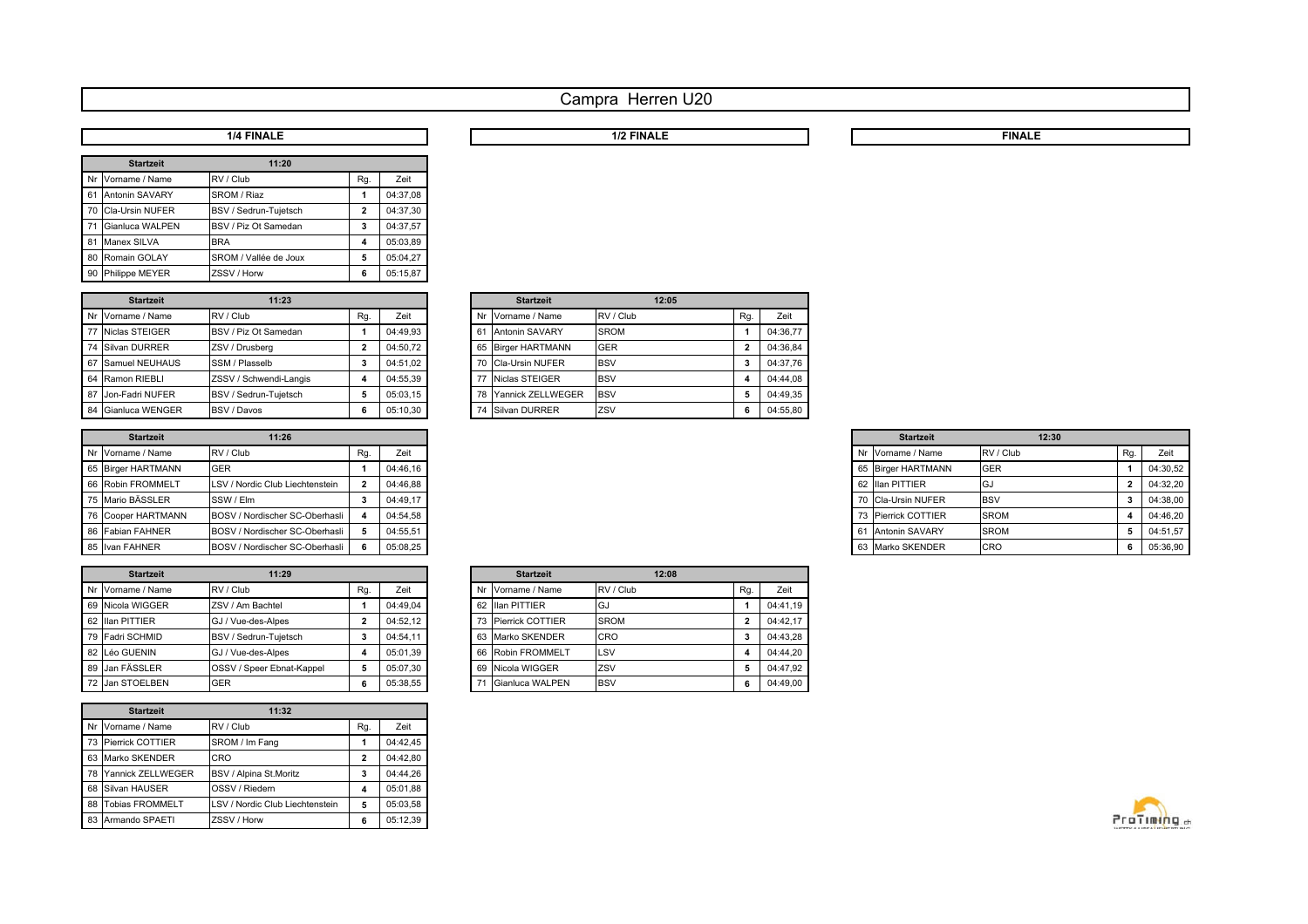## Campra Herren

|     | <b>Startzeit</b>     | 11:35                   |     |          |
|-----|----------------------|-------------------------|-----|----------|
| Nr  | Vorname / Name       | RV / Club               | Rg. | Zeit     |
| 91  | <b>Ueli SCHNIDER</b> | SVAL / Gardes-Frontière |     | 04:29.19 |
| 100 | Janik RIEBLI         | ZSSV / Schwendi-Langis  | 2   | 04:29.63 |
|     | 101 Marius DANUSER   | SSW / Vättis            | 3   | 04:32.82 |
| 111 | Severin BÄSSLER      | SSW / Elm               | 4   | 04:53.41 |
| 110 | Simon HAMMER         | SAS / SAS Bern          | 5   | 05:05.71 |
|     | 120 Nicholas LAU     | TTO                     | 6   | 09:03.60 |

| <b>Startzeit</b>    | 11:38              |     |          |    | <b>Startzeit</b>    | 12:11       |     |          |
|---------------------|--------------------|-----|----------|----|---------------------|-------------|-----|----------|
| Nr Vorname / Name   | RV / Club          | Rq. | Zeit     |    | Nr Vorname / Name   | RV / Club   | Rg. | Zeit     |
| 94 Cyril FAEHNDRICH | ZSSV / Horw        |     | 04:47.01 | 91 | Ueli SCHNIDER       | <b>SVAL</b> |     | 04:27.35 |
| 107 Florian GULER   | <b>BSV / Davos</b> |     | 04:50.29 |    | 94 Cvril FAEHNDRICH | ZSSV        |     | 04:28.13 |
| 97 Flurin GROND     | <b>BSV / Davos</b> |     | 05:00.78 |    | 95 Marino CAPELLI   | <b>BSV</b>  |     | 04:29.34 |
| 104 Yanik PAUCHARD  | BSV / Zuoz         | 4   | 05:03.49 |    | 100 Janik RIEBLI    | ZSSV        |     | 04:36.83 |
| 117 Marcel OTT      | SAS / SAS Bern     |     | 05:04.60 |    | 105 Andrin NÄPFLIN  | ZSSV        |     | 04:45.10 |
| 114 Daniel GRÄTZER  | ZSV / Drusbera     | 6   | 05:07.72 |    | 107 Florian GULER   | <b>BSV</b>  | 6   | 05:00.73 |

| <b>Startzeit</b>        | 11:41                       |          |
|-------------------------|-----------------------------|----------|
| Nr Vorname / Name       | RV / Club                   | Zeit     |
| 95 Marino CAPELLI       | BSV / Davos                 | 04:35,21 |
| 96 Gian Flurin PFÄFFLI  | BSV / Bernina Pontresina    | 04:37,92 |
| 105 Andrin NÄPFLIN      | ZSSV / Beckenried-Klewenalp | 04:40.84 |
| 106 Curdin RÄZ          | BSV / Alpina St.Moritz      | 04:53.87 |
| 116 Matthias LEIBUNDGUT | SAS / SAS Bern              | 05:17,51 |
| 115 Gonzalo Angel GOMEZ | <b>ARG</b>                  | 05:26,05 |

| <b>Startzeit</b>   | 11:44                          |     |          |    | <b>Startzeit</b>       | 12:14       |     |          |
|--------------------|--------------------------------|-----|----------|----|------------------------|-------------|-----|----------|
| Nr Vorname / Name  | RV / Club                      | Rq. | Zeit     |    | Nr Vorname / Name      | RV / Club   | Rg. |          |
| 92 Cédric STEINER  | BSV / Davos                    |     | 04:51.51 |    | 92 Cédric STEINER      | <b>BSV</b>  |     | 04:30.64 |
| 99 Avelino NÄPFLIN | ZSSV / Beckenried-Klewenalp    |     | 04:51.97 | 93 | Valerio GROND          | <b>BSV</b>  |     | 04:31.19 |
| 109 Arnaud GUEX    | SROM / Goupils Alpes Vaudoises |     | 04:53.33 |    | 99 Avelino NÄPFLIN     | ZSSV        |     | 04:32.71 |
| 112 Samuel BEELER  | ZSSV / Rothenthurm             |     | 05:03.03 |    | 98 Daian DANUSER       | <b>SSW</b>  |     | 04:32.87 |
| 102 Yannik KREUZER | SVAL / Obergoms                |     | 05:09.87 |    | 96 Gian Flurin PFÄFFLI | <b>IBSV</b> |     | 04:35.03 |
| 119 Steve HIESTAND | <b>BRA</b>                     |     | 05:38.15 |    | 101 Marius DANUSER     | <b>SSW</b>  |     | 04:35.48 |

|    | <b>Startzeit</b>       | 11:47                             |     |          |  |  |
|----|------------------------|-----------------------------------|-----|----------|--|--|
| Nr | Vorname / Name         | RV / Club                         | Rg. | Zeit     |  |  |
| 93 | Valerio GROND          | <b>BSV / Davos</b>                | 1   | 04:43.61 |  |  |
| 98 | Dajan DANUSER          | SSW / Vättis                      | 2   | 04:45.24 |  |  |
|    | 103 Benjamin ROSSELET  | GJ / La Brévine                   | 3   | 04:49.96 |  |  |
|    | 108 Philippe NICOLLIER | SAS / SAS Bern                    | 4   | 04:50.55 |  |  |
|    | 113 Ricky STEINAUER    | ZSV / Einsiedeln                  | 5   | 04:52.84 |  |  |
|    | 118 Jason DREZET       | SVAL / Les Pionniers du Val d'Hén | 6   | 05:21.57 |  |  |

| <b>1/4 FINALF</b> | $\overline{AB}$ $\overline{B}$ $\overline{B}$ $\overline{B}$ $\overline{B}$<br>™- IN⊷<br>-- | SINA. |
|-------------------|---------------------------------------------------------------------------------------------|-------|
|                   |                                                                                             |       |

| 11:38 |             |          |    | <b>Startzeit</b>        | 12:11       |                |          |
|-------|-------------|----------|----|-------------------------|-------------|----------------|----------|
|       | Rg.<br>Zeit |          | Nr | Vorname / Name          | RV / Club   | Rg.            | Zeit     |
|       |             | 04:47.01 | 91 | Ueli SCHNIDER           | <b>SVAL</b> |                | 04:27.35 |
|       | 2           | 04:50.29 | 94 | <b>Cyril FAEHNDRICH</b> | ZSSV        | $\overline{2}$ | 04:28.13 |
|       | 3           | 05:00.78 | 95 | Marino CAPELLI          | <b>BSV</b>  | 3              | 04:29.34 |
|       | 4           | 05:03.49 |    | 100 Janik RIEBLI        | ZSSV        | 4              | 04:36.83 |
| rn    | 5           | 05:04.60 |    | 105 Andrin NÄPFLIN      | ZSSV        | 5              | 04:45.10 |
|       | 6           | 05:07.72 |    | 107 Florian GULER       | <b>BSV</b>  | 6              | 05:00.73 |
|       |             |          |    |                         |             |                |          |

| <b>Startzeit</b>            | 11:41                       |          |
|-----------------------------|-----------------------------|----------|
| Nr Vorname / Name           | RV / Club                   | Zeit     |
| 95 Marino CAPELLI           | <b>BSV / Davos</b>          | 04:35.21 |
| 96 Gian Flurin PFÄFFLI      | BSV / Bernina Pontresina    | 04:37.92 |
| 105 Andrin NÄPFLIN          | ZSSV / Beckenried-Klewenalp | 04:40.84 |
| 106 Curdin RÄZ              | BSV / Alpina St.Moritz      | 04:53.87 |
| 116 Matthias LEIBUNDGUT     | <b>SAS / SAS Bern</b>       | 05:17.51 |
| 115 Gonzalo Angel GOMEZ ARG |                             | 05:26,05 |

| <b>Startzeit</b>   |                                |     |          | <b>Startzeit</b> | 12:14                  |             |     |          |
|--------------------|--------------------------------|-----|----------|------------------|------------------------|-------------|-----|----------|
| Nr Vorname / Name  | RV / Club                      | Rg. | Zeit     | Nr               | Vorname / Name         | RV / Club   | Rg. | Zeit     |
| 92 Cédric STEINER  | BSV / Davos                    |     | 04:51.51 |                  | 92 Cédric STEINER      | <b>IBSV</b> |     | 04:30.64 |
| 99 Avelino NÄPFLIN | ZSSV / Beckenried-Klewenalp    |     | 04:51.97 |                  | 93 Valerio GROND       | <b>BSV</b>  | 2   | 04:31.19 |
| 109 Arnaud GUEX    | SROM / Goupils Alpes Vaudoises |     | 04:53.33 |                  | 99 Avelino NÄPFLIN     | ZSSV        | 3   | 04:32.71 |
| 112 Samuel BEELER  | ZSSV / Rothenthurm             | 4   | 05:03.03 |                  | 98 Dajan DANUSER       | <b>ISSW</b> | 4   | 04:32.87 |
| 102 Yannik KREUZER | SVAL / Obergoms                |     | 05:09.87 |                  | 96 Gian Flurin PFÄFFLI | <b>IBSV</b> | 5   | 04:35.03 |
| 119 Steve HIESTAND | <b>BRA</b>                     | 6   | 05:38,15 |                  | 101 Marius DANUSER     | <b>ISSW</b> | 6   | 04:35.48 |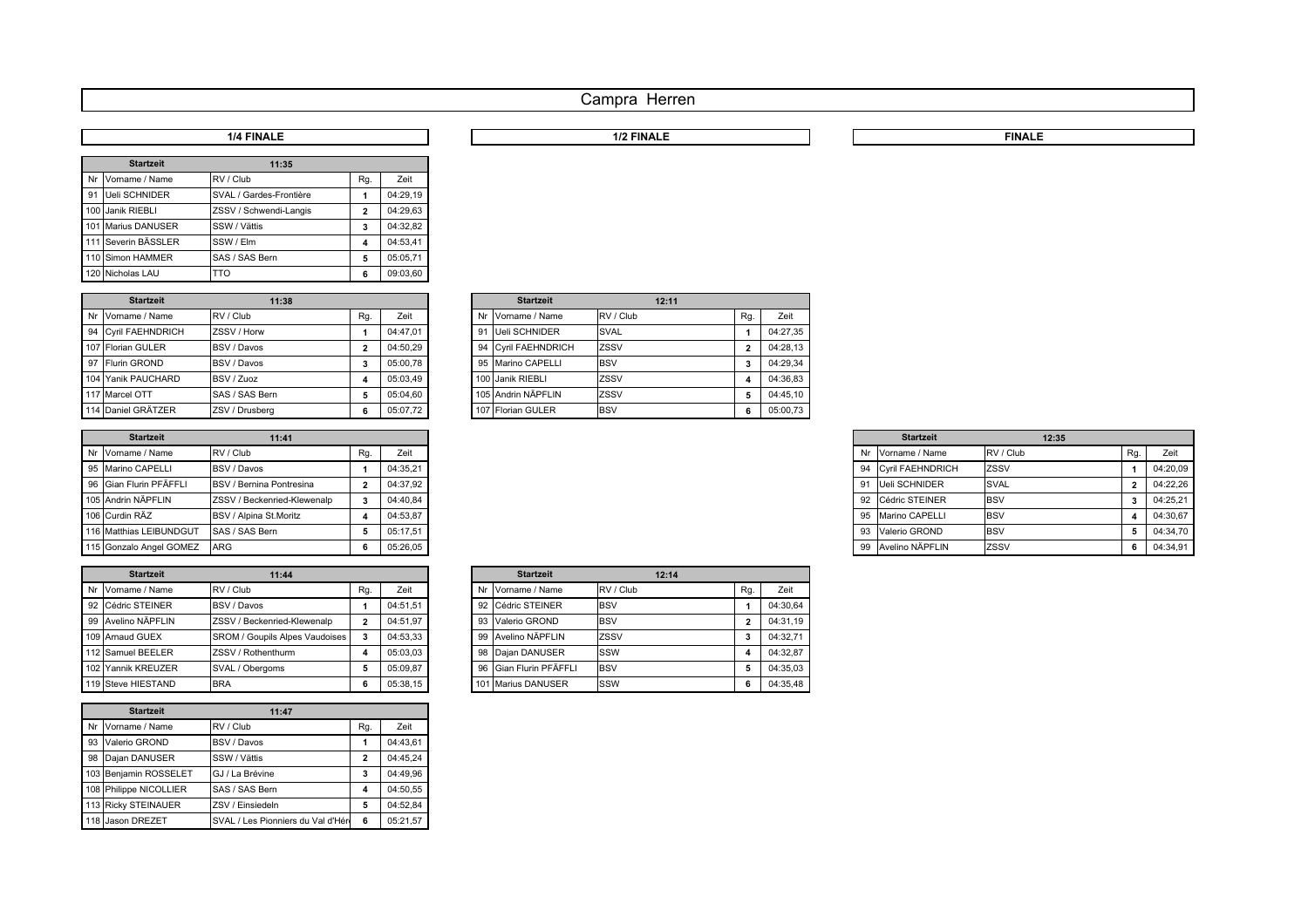Campra - Rangliste Einzelstart 28.12.2020



## **BKW Swiss Cup - Campra Prolog**



|                 | <b><i>Swissski</i></b>           |                    |                              | 28.12.2020<br><b>Rangliste</b> |                     |                         |              | ∽                |            |  |
|-----------------|----------------------------------|--------------------|------------------------------|--------------------------------|---------------------|-------------------------|--------------|------------------|------------|--|
| Jury            |                                  |                    |                              |                                |                     | <b>Technische Daten</b> |              |                  |            |  |
|                 | <b>TD-FIS</b>                    |                    | Gérald Brandt                | Distanz                        |                     |                         |              | $1.4 \text{ km}$ | 1.6 km     |  |
|                 | Edi Zihlmann<br>TD-Fis Ass. Race |                    |                              |                                | Start/Ziel          |                         |              | 1420 m           | 1420 m     |  |
| Wettkampfleiter |                                  |                    | Nicola Vanzetti              |                                | Höchster Punkt      |                         |              | 1431 m           | 1433 m     |  |
|                 |                                  |                    |                              |                                | Tiefster Punkt      |                         |              | 1398 m           | 1398 m     |  |
|                 | Technik<br>klassisch             |                    |                              |                                |                     | Höchstanstieg (MC)      |              | 16 m             | 18 m       |  |
|                 |                                  |                    | Einzelstart, Intervall 15    |                                | Gesamtsteigung (TC) |                         |              | 52 m             | 59 m       |  |
|                 | Codex                            |                    | SP 1.6 km C Qual 3390        | Wetter                         |                     | leicht Bewölkt          | 2 °C         | Gemeldet         | 143        |  |
|                 |                                  |                    | SP 1.4 km C Qual 3389        | Schnee                         |                     | kompakt, hart           | $-1$ °C      | Gestartet        | 139        |  |
|                 |                                  |                    |                              |                                |                     |                         |              | Rangiert         | 138        |  |
| Ran             |                                  | <b>StrN Lizenz</b> | <b>Vorname Nachname</b>      | Jahr                           | Verein              |                         | Laufzeit     | Rückst.          | <b>Pkt</b> |  |
|                 |                                  | Frauen 1.4 km      |                              |                                |                     |                         |              |                  |            |  |
|                 | 203                              | 3515273            | <b>Lea FISCHER</b>           | 1998                           |                     | SAS / SAS Bern          | 0:04:14,47   |                  | 0.00       |  |
| 2               | 207                              | 3515319            | Anja WEBER                   | 2001                           |                     | ZSV / Am Bachtel        | 0:04:16,08   | 00:01,6          | 7.54       |  |
| 3               | 202                              | 3515289            | <b>Désirée STEINER</b>       | 1998                           |                     | BSV / Davos             | 0:04:17,85   | 00:03,3          | 16.03      |  |
| 4               | 201                              | 3515252            | <b>Alina MEIER</b>           | 1996                           |                     | BSV / Davos             | 0:04:22,10   | 00:07,6          | 35.83      |  |
| 5               | 210                              | 3515321            | Nadja KÄLIN                  | 2001                           |                     | BSV / Alpina St.Moritz  | 0:04:22,96   | 00:08,4          | 40.08      |  |
| ∼               | nnn                              |                    | $0.545040$ $A_{12}$ $A_{23}$ |                                | $0.000 - 0.0117$    |                         | . <i>.</i> 7 | 00.007           | $1 - 71$   |  |

| 5  | 210                 | 3515321 | Nadja KÄLIN                | 2001 | BSV / Alpina St.Moritz  | 0:04:22,96 | 00:08,4 | 40.08  |
|----|---------------------|---------|----------------------------|------|-------------------------|------------|---------|--------|
| 6  | 209                 | 3515316 | Anja LOZZA                 | 2000 | BSV / Zuoz              | 0:04:24,17 | 00:09,7 | 45.74  |
| 7  | 215                 | 3515375 | <b>Marina KÄLIN</b>        | 2003 | BSV / Alpina St.Moritz  | 0:04:26,44 | 00:11,9 | 56.11  |
| 8  | 205                 | 3515267 | <b>Fabiana WIESER</b>      | 1996 | BSV / Sarsura Zernez    | 0:04:26,73 | 00:12,2 | 57.52  |
| 9  | 212                 | 3515285 | <b>Giuliana WERRO</b>      | 1999 | BSV / Sarsura Zernez    | 0:04:27,91 | 00:13,4 | 63.18  |
| 10 | 204                 | 3515238 | <b>Lydia HIERNICKEL</b>    | 1996 | SVAL / Gardes-Frontière | 0:04:28,09 | 00:13,6 | 64.13  |
| 11 | 214                 | 3205597 | <b>Melina SCHOETTES</b>    | 1998 | <b>GER</b>              | 0:04:28,33 | 00:13,8 | 65.07  |
| 12 | 213                 | 3515299 | <b>Solène FAIVRE</b>       | 2000 | GJ / La Brévine         | 0:04:30,82 | 00:16,3 | 76.86  |
| 13 | 211                 | 3515286 | <b>Nadine MATTER</b>       | 1998 | ZSSV / Nordic Engelberg | 0:04:36,57 | 00:22,1 | 104.20 |
| 14 | 216                 | 3515362 | <b>Bianca BUHOLZER</b>     | 2002 | ZSSV / Horw             | 0:04:37,18 | 00:22,7 | 107.03 |
| 15 | 219                 | 3515360 | <b>Malia ELMER</b>         | 2002 | OSSV / Riedern          | 0:04:37,90 | 00:23,4 | 110.33 |
| 16 | 231                 | 3515396 | Ramona SCHÖPFER            | 2004 | ZSSV / Marbach          | 0:04:38,70 | 00:24,2 | 114.11 |
| 17 | 225                 | 3515344 | <b>Selina BEBI</b>         | 2001 | BSV / Davos             | 0:04:39,48 | 00:25,0 | 117.88 |
| 18 | 208                 | 3515320 | <b>Flavia LINDEGGER</b>    | 2001 | BSV / Davos             | 0:04:39,95 | 00:25,4 | 120.24 |
| 19 | 206                 | 3045074 | <b>Katerina PAUL</b>       | 1996 | <b>AUS</b>              | 0:04:40,22 | 00:25,7 | 121.18 |
| 20 | 220                 | 3515335 | <b>Céline MEISSER</b>      | 2001 | BSV / Davos             | 0:04:40,61 | 00:26,1 | 123.06 |
| 21 | 217                 | 3355004 | <b>Nina RIEDENER</b>       | 2000 | LSV / Nordic Club       | 0:04:41,59 | 00:27,1 | 127.78 |
| 22 | 251                 | 3515277 | <b>Aita KAUFMANN</b>       | 1997 | SAS / SAS Bern          | 0:04:43,19 | 00:28,7 | 135.32 |
| 23 | 249                 | 3205751 | <b>Zoe Elisabeth Maria</b> | 2002 | <b>GER</b>              | 0:04:44,49 | 00:30,0 | 141.45 |
| 24 | 230                 | 3515386 | <b>Elyne MOOSER</b>        | 2004 | SROM / Im Fang          | 0:04:44,85 | 00:30,3 | 143.34 |
| 25 | 224                 | 3515399 | <b>Leandra BECK</b>        | 2004 | BSV / Alpina St.Moritz  | 0:04:47,97 | 00:33,5 | 157.96 |
| 26 | 229                 | 3515371 | <b>Noémie CHARRIÈRE</b>    | 2003 | SROM / Im Fang          | 0:04:49,38 | 00:34,9 | 164.56 |
| 27 | 228                 | 3515359 | <b>Selina HAAS</b>         | 2002 | ZSSV / Marbach          | 0:04:49,64 | 00:35,1 | 165.50 |
| 28 | 235                 | 3515398 | <b>Nadia STEIGER</b>       | 2004 | ZSSV / Horw             | 0:04:50,08 | 00:35,6 | 167.86 |
| 29 | 222                 | 3515361 | <b>Julia HAUSER</b>        | 2002 | OSSV / Riedern          | 0:04:50,11 | 00:35,6 | 167.86 |
| 30 | 239                 | 3515383 | <b>Sarah MEISSER</b>       | 2003 | BSV / Davos             | 0:04:51,88 | 00:37,4 | 176.35 |
|    | <b>HAUPTSPONSOR</b> |         |                            |      |                         |            |         |        |

Swisscom

SPONSOREN

**RAIFFEISEN** 

helvetia A **BKW**  **COOD** 

FAHRZEUGPARTNER

**SRG SSR** 

**OFFICIAL BROADCASTER** 



 $\mathbf{r}$ 

*FIDESCENTE*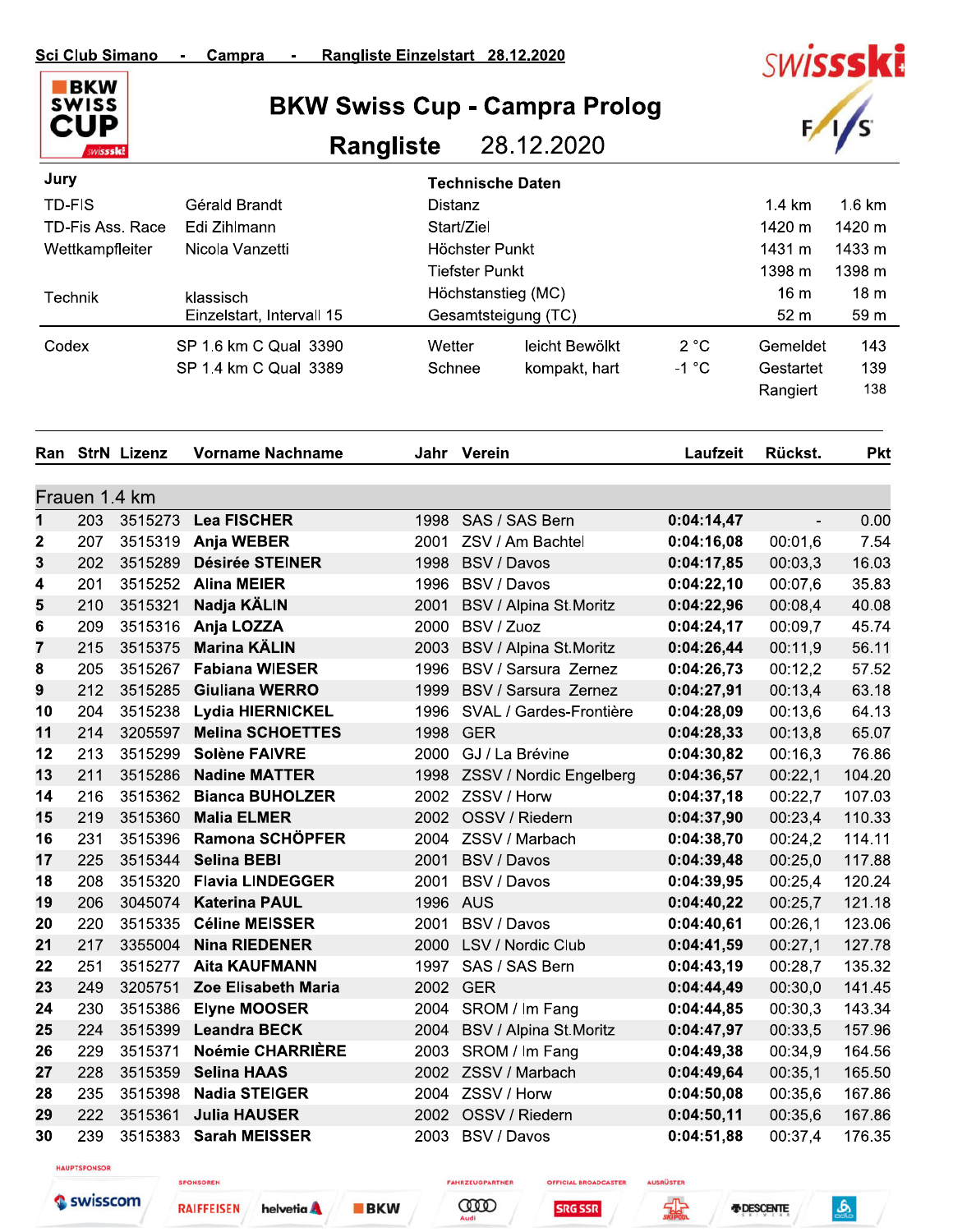Sci Club Simano - Campra - Rangliste Einzelstart 28.12.2020

| Ran |     | <b>StrN Lizenz</b> | <b>Vorname Nachname</b>     |      | Jahr Verein                     | Laufzeit   | Rückst.        | <b>Pkt</b> |
|-----|-----|--------------------|-----------------------------|------|---------------------------------|------------|----------------|------------|
| 31  | 226 | 3515356            | <b>Helena GUNTERN</b>       |      | 2002 BSV / Sarsura Zernez       | 0:04:52,89 | 00:38,4        | 181.06     |
| 32  | 232 | 3515364            | <b>Lea NIEDHART</b>         |      | 2002 BOSV / Kandersteg          | 0:04:54,66 | 00:40,1        | 189.55     |
| 33  | 241 | 3515368            | <b>Fiona TRIEBS</b>         | 2003 | <b>BSV / Sarsura Zernez</b>     | 0:04:54,78 | 00:40,3        | 190.02     |
| 34  | 221 | 3515347            | <b>Gianna Chiara WOHLER</b> | 2000 | <b>BOSV / NSK Thun</b>          | 0:04:55,88 | 00:41,4        | 195.21     |
| 35  | 237 | 3515385            | <b>Lilou FREIHOLZ</b>       | 2003 | SROM / Vallée de Joux           | 0:04:56,99 | 00:42,5        | 200.39     |
| 36  | 223 | 3515348            | <b>Carla Nina WOHLER</b>    | 2000 | BOSV / NSK Thun                 | 0:04:58,50 | 00:44,0        | 207.47     |
| 37  | 238 | 3515382            | <b>Fabienne ALDER</b>       | 2003 | <b>BSV / Bernina Pontresina</b> | 0:04:59,12 | 00:44,6        | 210.29     |
| 38  | 227 | 3515342            | <b>Lola WUTHRICH</b>        | 2002 | GJ / Vue-des-Alpes              | 0:05:01,72 | 00:47,2        | 222.55     |
| 39  | 248 | 3355005            | <b>Annalena SCHOCHER</b>    | 2000 | LSV / Nordic Club               | 0:05:03,48 | 00:49,0        | 231.04     |
| 40  | 236 | 3515329            | <b>Leane CHERIX</b>         | 2001 | SROM / Bex                      | 0:05:04,70 | 00:50,2        | 236.70     |
| 41  | 218 | 3515328            | <b>Emma WUTHRICH</b>        | 2000 | GJ / Vue-des-Alpes              | 0:05:07,53 | 00:53,0        | 249.90     |
| 42  | 234 | 3515381            | <b>Niculina NUFER</b>       | 2003 | BSV / Sedrun-Tujetsch           | 0:05:08,78 | 00:54,3        | 256.03     |
| 43  | 233 | 3515369            | <b>Noélie BRANDT</b>        | 2003 | SROM / Im Fang                  | 0:05:09,83 | 00:55,3        | 260.75     |
| 44  | 240 | 3205818            | <b>Franca PROTTE</b>        | 2003 | SSM / Plasselb                  | 0:05:10,09 | 00:55,6        | 262.16     |
| 45  | 244 | 3515393            | <b>Lea ZIMMERMANN</b>       |      | 2004 BSV / Davos                | 0:05:16,17 | 01:01,7        | 290.92     |
| 46  | 243 | 3515394            | Celia RÜEGG                 | 2004 | ZSV / Am Bachtel                | 0:05:18,68 | 01:04,2        | 302.71     |
| 47  | 245 | 3515387            | <b>Luana FEUBLI</b>         | 2003 | ZSSV / Büren - Oberdorf         | 0:05:22,44 | 01:07.9        | 320.16     |
| 48  | 242 | 3515376            | <b>Fiona CHRISTEN</b>       | 2003 | ZSSV / Unterschächen            | 0:05:28,40 | 01:13,9        | 348.45     |
| 49  | 246 | 3515378            | <b>Pirjo MÜHLEMATTER</b>    | 2003 | <b>BOSV / Nordischer</b>        | 0:05:34,01 | 01:19,5        | 374.85     |
| 50  | 250 | 3515391            | <b>Elina BIDERBOST</b>      | 2004 | SVAL / Obergoms                 | 0:05:35,73 | 01:21,2        | 382.87     |
| 51  | 247 | 3515388            | <b>Fiona NUNIGE</b>         |      | 2004 BSV / Davos                | 0:05:47,92 | 01:33,4        | 440.39     |
|     |     | Männer 1.6 km      |                             |      |                                 |            |                |            |
| 1   | 265 | 3510366            | <b>Ueli SCHNIDER</b>        | 1990 | SVAL / Gardes-Frontière         | 0:04:08,45 | $\blacksquare$ | 0.00       |
| 2   | 266 | 3510480            | <b>Cédric STEINER</b>       | 1995 | BSV / Davos                     | 0:04:09,70 | 00:01,2        | 5.79       |
| 3   | 262 | 3510656            | <b>Valerio GROND</b>        | 2000 | BSV / Davos                     | 0:04:13,42 | 00:04,9        | 23.66      |
| 4   | 263 | 3510619            | <b>Cyril FAEHNDRICH</b>     | 1999 | ZSSV / Horw                     | 0:04:13,67 | 00:05,2        | 25.11      |
| 5   | 270 | 3510513            | <b>Marino CAPELLI</b>       | 1996 | BSV / Davos                     | 0:04:17,72 | 00:09,2        | 44.43      |
| 6   | 267 | 3510548            | <b>Gian Flurin PFÄFFLI</b>  | 1996 | <b>BSV / Bernina Pontresina</b> | 0:04:18,78 | 00:10,3        | 49.74      |
| 7   | 280 | 3510613            | <b>Flurin GROND</b>         | 1999 | BSV / Davos                     | 0:04:22,29 | 00:13,8        | 66.64      |
| 8   | 268 | 3510510            | <b>Dajan DANUSER</b>        |      | 1996 SSW / Vättis               | 0:04:22,42 | 00:13,9        | 67.12      |
| q   | 269 |                    | 3510615 Avelino NÄPFLIN     |      | 2000 ZSSV/                      | 0:04:22,65 | 00:14,2        | 68.57      |
| 10  | 261 |                    | 3510588 Janik RIEBLI        |      | 1998 ZSSV / Schwendi-Langis     | 0:04:23,47 | 00:15,0        | 72.43      |
| 11  | 286 | 3510710            | <b>Antonin SAVARY</b>       |      | 2002 SROM / Riaz                | 0:04:24,45 | 00:16,0        | 77.26      |
| 12  | 285 | 3510713            | <b>Ilan PITTIER</b>         | 2003 | GJ / Vue-des-Alpes              | 0:04:24,68 | 00:16,2        | 78.23      |
| 13  | 272 | 3380050            | <b>Marko SKENDER</b>        | 2001 | <b>CRO</b>                      | 0:04:25,09 | 00:16,6        | 80.16      |
| 14  | 279 | 3510716            | <b>Ramon RIEBLI</b>         |      | 2002 ZSSV / Schwendi-Langis     | 0:04:26,73 | 00:18,2        | 87.89      |
| 15  | 271 | 3510421            | <b>Marius DANUSER</b>       |      | 1992 SSW / Vättis               | 0:04:27,41 | 00:18,9        | 91.27      |
| 16  | 292 | 3201022            | <b>Birger HARTMANN</b>      | 2001 | <b>GER</b>                      | 0:04:29,02 | 00:20,5        | 98.99      |
| 17  | 299 | 3350013            | <b>Robin FROMMELT</b>       |      | 2002 LSV / Nordic Club          | 0:04:30,04 | 00:21,5        | 103.82     |
| 18  | 291 | 3510725            | <b>Samuel NEUHAUS</b>       |      | 2003 SSM / Plasselb             | 0:04:31,53 | 00:23,0        | 111.07     |
| 19  | 298 | 3510782            | <b>Silvan HAUSER</b>        | 2004 | OSSV / Riedern                  | 0:04:32,22 | 00:23,7        | 114.45     |
| 20  | 274 | 3510644            | <b>Nicola WIGGER</b>        | 2001 | ZSV / Am Bachtel                | 0:04:33,14 | 00:24,6        | 118.79     |
| 21  | 314 | 3510550            | <b>Yannik KREUZER</b>       | 1996 | SVAL / Obergoms                 | 0:04:34,45 | 00:26,0        | 125.55     |
| 22  | 283 | 3510671            | <b>Cla-Ursin NUFER</b>      | 2001 | BSV / Sedrun-Tujetsch           | 0:04:34,48 | 00:26,0        | 125.55     |
| 23  | 278 | 3510611            | <b>Benjamin ROSSELET</b>    | 1998 | GJ / La Brévine                 | 0:04:35,70 | 00:27,2        | 131.35     |
| 24  | 277 | 3510641            | <b>Yanik PAUCHARD</b>       | 2000 | BSV / Zuoz                      | 0:04:36,65 | 00:28,2        | 136.18     |
| 25  | 288 | 3510585            | <b>Andrin NÄPFLIN</b>       |      | 1997 ZSSV /                     | 0:04:36,70 | 00:28,2        | 136.18     |
| 26  | 297 | 3510643            | <b>Curdin RÄZ</b>           |      | 2000 BSV / Alpina St.Moritz     | 0:04:37,08 | 00:28,6        | 138.11     |

Swisscom

SPONSOREN

**RAIFFEISEN** 

HAUPTSPONSOR

helvetia A

**BKW** 



**OFFICIAL BROADCASTER** 

FAHRZEUGPARTNER

靐

AUSRÜSTER

 $\frac{\delta}{\delta \omega}$ 

*FIDESCENTE*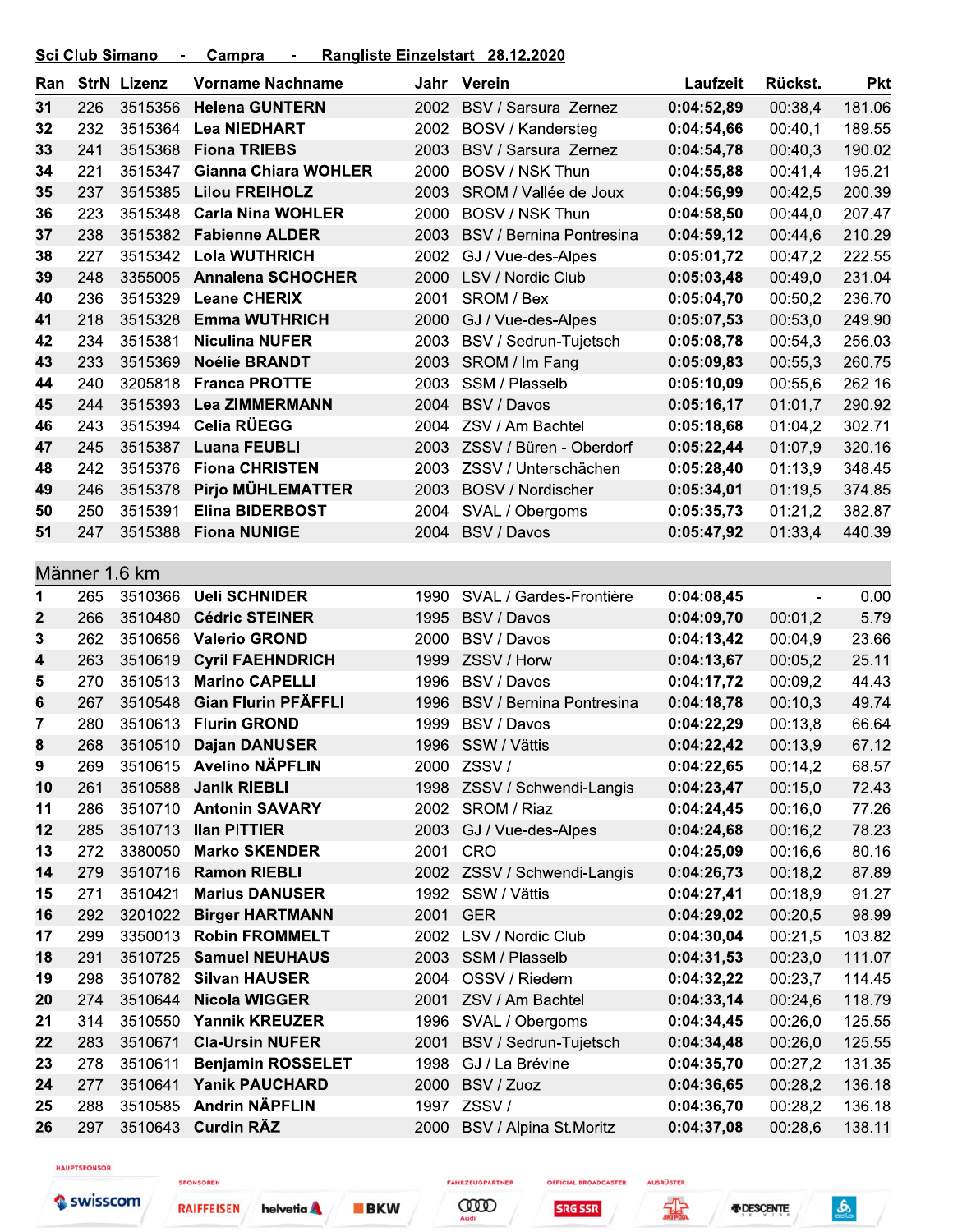|          |            | Ran StrN Lizenz    | <b>Vorname Nachname</b>                     |              | Jahr Verein                     | Laufzeit                 | Rückst.            | <b>Pkt</b>       |
|----------|------------|--------------------|---------------------------------------------|--------------|---------------------------------|--------------------------|--------------------|------------------|
| 27       | 300        | 3510707            | <b>Gianluca WALPEN</b>                      | 2002         | BSV / Piz Ot Samedan            | 0:04:37,33               | 00:28,8            | 139.07           |
| 28       | 290        | 3200933            | <b>Jan STOELBEN</b>                         | 2001         | <b>GER</b>                      | 0:04:37,62               | 00:29,1            | 140.52           |
| 29       | 264        | 3510636            | <b>Florian GULER</b>                        | 1999         | BSV / Davos                     | 0:04:37,67               | 00:29,2            | 141.01           |
| 30       | 275        | 3510486            | <b>Philippe NICOLLIER</b>                   | 1994         | SAS / SAS Bern                  | 0:04:37,91               | 00:29,4            | 141.97           |
| 31       | 273        | 3510614            | <b>Arnaud GUEX</b>                          | 1999         | <b>SROM / Goupils Alpes</b>     | 0:04:38,10               | 00:29,6            | 142.94           |
| 32       | 307        | 3510747            | <b>Pierrick COTTIER</b>                     | 2003         | SROM / Im Fang                  | 0:04:39,28               | 00:30,8            | 148.73           |
| 33       | 310        | 3510758            | <b>Silvan DURRER</b>                        | 2004         | ZSV / Drusberg                  | 0:04:39,35               | 00:30,9            | 149.22           |
| 34       | 295        | 3510714            | <b>Mario BÄSSLER</b>                        |              | 2002 SSW / Elm                  | 0:04:39,71               | 00:31,2            | 150.66           |
| 35       | 287        | 3510452            | <b>Simon HAMMER</b>                         | 1994         | SAS / SAS Bern                  | 0:04:41,40               | 00:32,9            | 158.87           |
| 36       | 312        | 3530983            | <b>Cooper HARTMANN</b>                      | 2001         | <b>BOSV / Nordischer</b>        | 0:04:41,87               | 00:33,4            | 161.29           |
| 37       | 294        | 3510770            | <b>Niclas STEIGER</b>                       | 2004         | BSV / Piz Ot Samedan            | 0:04:41,94               | 00:33,4            | 161.29           |
| 38       | 301        | 3510730            | <b>Yannick ZELLWEGER</b>                    | 2003         | BSV / Alpina St.Moritz          | 0:04:42,03               | 00:33,5            | 161.77           |
| 39       | 284        | 3510559            | <b>Fadri SCHMID</b>                         | 2001         | BSV / Sedrun-Tujetsch           | 0:04:43,09               | 00:34,6            | 167.08           |
| 40       | 281        | 3510637            | <b>Severin BÄSSLER</b>                      | 1999         | SSW / Elm                       | 0:04:44,08               | 00:35,6            | 171.91           |
| 41       | 289        | 3510638            | <b>Samuel BEELER</b>                        | 1999         | ZSSV / Rothenthurm              | 0:04:44,60               | 00:36,1            | 174.33           |
| 42       | 306        | 3510667            | <b>Romain GOLAY</b>                         | 2001         | SROM / Vallée de Joux           | 0:04:45,08               | 00:36,6            | 176.74           |
| 43       | 282        | 3080035            | <b>Manex SILVA</b>                          | 2002         | <b>BRA</b>                      | 0:04:46,15               | 00:37,7            | 182.05           |
| 44       | 302        | 3510776            | <b>Léo GUENIN</b>                           | 2004         | GJ / Vue-des-Alpes              | 0:04:46,78               | 00:38,3            | 184.95           |
| 45       | 319        | 3510708            | <b>Armando SPAETI</b>                       | 2002         | ZSSV / Horw                     | 0:04:49,83               | 00:41,3            | 199.44           |
| 46       | 304        | 3510690            | <b>Ricky STEINAUER</b>                      | 2000         | ZSV / Einsiedeln                | 0:04:50,48               | 00:42,0            | 202.82           |
| 47       | 313        | 3510695            | <b>Gianluca WENGER</b>                      | 2002         | BSV / Davos                     | 0:04:50,76               | 00:42,3            | 204.27           |
| 48       | 323        | 3510732            | <b>Ivan FAHNER</b>                          | 2003         | <b>BOSV / Nordischer</b>        | 0:04:50,88               | 00:42,4            | 204.75           |
| 49       | 296        | 3510681            | <b>Fabian FAHNER</b>                        | 2001         | <b>BOSV / Nordischer</b>        | 0:04:50,89               | 00:42,4            | 204.75           |
| 50       | 342        | 3510772            | <b>Jon-Fadri NUFER</b>                      | 2004         | BSV / Sedrun-Tujetsch           | 0:04:51,71               | 00:43,2            | 208.61           |
| 51       | 334        | 3350012            | <b>Tobias FROMMELT</b>                      | 2002         | LSV / Nordic Club               | 0:04:51,82               | 00:43,3            | 209.09           |
| 52       | 316        |                    | 3510726 Jan FÄSSLER                         |              | 2003 OSSV / Speer               | 0:04:52,28               | 00:43,8            | 211.51           |
| 53       | 317        |                    | 3510743 Philippe MEYER                      |              | 2003 ZSSV / Horw                | 0:04:53,39               | 00:44,9            | 216.82           |
| 54       | 320        | 3350011            | Micha BÜCHEL                                |              | 2002 LSV / Nordic Club          | 0:04:54,34               | 00:45,8            | 221.17           |
| 55       | 324        | 3510734            | <b>Lucien PIGUET</b>                        | 2003         | <b>SROM / Goupils Alpes</b>     | 0:04:54,48               | 00:46,0            | 222.13           |
| 56       | 332        | 3510686            | <b>Peter HIERNICKEL</b>                     | 2001         | BSV / Davos                     | 0:04:55,04               | 00:46,5            | 224.55           |
| 57       | 352        | 3510621            | <b>Daniel GRÄTZER</b>                       | 1998         | ZSV / Drusberg                  | 0:04:55,48               | 00:47,0            | 226.96           |
| 58       | 303        | 3030018            | <b>Gonzalo Angel GOMEZ</b>                  | 1997         | <b>ARG</b>                      | 0:04:56,21               | 00:47,7            | 230.34           |
| 59       | 326        | 3510742            | <b>Elia BETI</b>                            | 2003         | <b>BSV / Bernina Pontresina</b> | 0:04:56,34               | 00:47,8            | 230.82           |
| 60       | 325        | 3510729            | <b>Fabrizio ALBASINI</b>                    | 2003         | <b>BSV / Alpina St.Moritz</b>   | 0:04:56,47               | 00:48,0            | 231.79           |
| 61       | 311        | 3510696            | <b>Gino BRÄNDLI</b>                         | 2002         | BSV / Davos                     | 0:04:56,85               | 00:48,4            | 233.72           |
| 62       | 309        | 3060020            | <b>Mathis POUTOT</b>                        | 2002         | <b>BEL</b>                      | 0:04:57,69               | 00:49,2            | 237.59           |
| 63       | 329        | 3510778<br>3510773 | <b>Evan GERTSCH</b><br><b>Sven BUHOLZER</b> | 2004<br>2004 | SROM / Riaz<br>ZSSV / Horw      | 0:04:57,97               | 00:49,5            | 239.03           |
| 64<br>65 | 345<br>318 | 3510687            | <b>Matthias LEIBUNDGUT</b>                  | 1996         | SAS / SAS Bern                  | 0:04:58,85               | 00:50,4            | 243.38           |
| 66       | 341        | 3510735            | <b>Loris HANSELMANN</b>                     | 2003         | ZSV / Am Bachtel                | 0:04:59,36<br>0:05:00,68 | 00:50,9<br>00:52,2 | 245.79<br>252.07 |
| 67       | 337        | 3510700            | Andrin ZÜGER                                | 2002         | BSV / Rätia Chur                | 0:05:01,46               | 00:53,0            | 255.94           |
| 68       | 322        | 3510762            | <b>Matthias RIEBLI</b>                      | 2004         | ZSSV / Schwendi-Langis          | 0:05:02,02               | 00:53,5            | 258.35           |
| 69       | 328        | 3510518            | <b>Marcel OTT</b>                           | 1995         | SAS / SAS Bern                  | 0:05:02,75               | 00:54,3            | 262.21           |
| 70       | 327        | 3510779            | <b>Roman ALDER</b>                          | 2004         | <b>BSV / Bernina Pontresina</b> | 0:05:02,99               | 00:54,5            | 263.18           |
| 71       | 338        | 3510731            | <b>Noe NÄFF</b>                             | 2003         | <b>BSV / Lischana Scuol</b>     | 0:05:04,07               | 00:55,6            | 268.49           |
| 72       | 321        | 3510751            | <b>Orest MOOSER</b>                         | 2003         | SROM / Im Fang                  | 0:05:04,75               | 00:56,3            | 271.87           |
| 73       | 343        | 3510774            | <b>Flavio DURRER</b>                        | 2004         | LSV / Nordic Club               | 0:05:05,12               | 00:56,6            | 273.32           |
| 74       | 293        | 3510697            | <b>David KNOBEL</b>                         |              | 2002 ZSV / Am Bachtel           | 0:05:08,81               | 01:00,3            | 291.19           |
| 75       | 331        | 3510718            | <b>Kevin BERNEY</b>                         | 2003         | SROM / Vallée de Joux           | 0:05:10,05               | 01:01,6            | 297.46           |
|          |            |                    |                                             |              |                                 |                          |                    |                  |